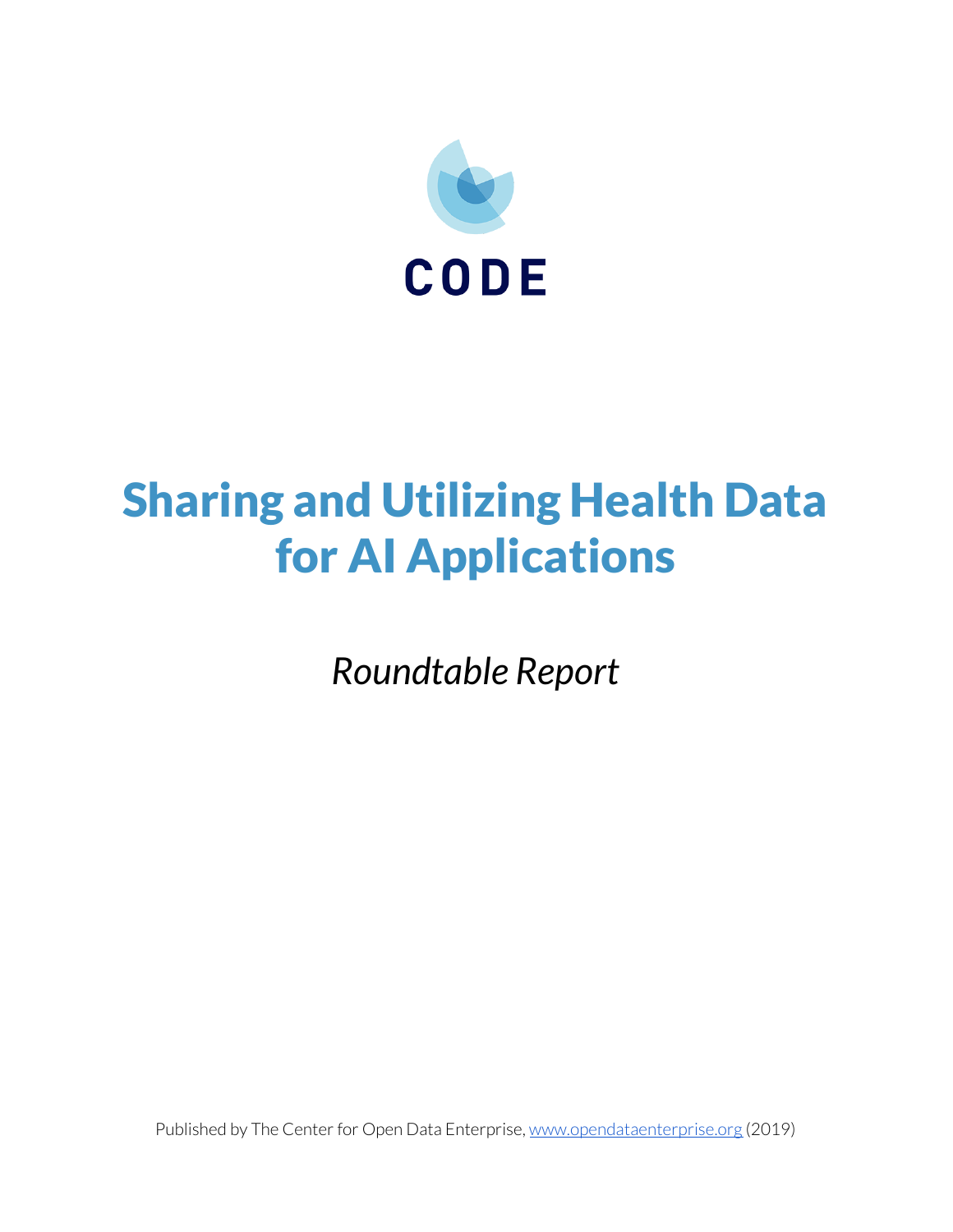# Table of Contents

| <b>Executive Summary</b>                                         | 3  |
|------------------------------------------------------------------|----|
| Introduction                                                     | 4  |
| <b>Background and Key Concepts</b>                               | 5  |
| Data Requirements for Artificial Intelligence                    | 5  |
| Supervised and Unsupervised Algorithms                           | 5  |
| Machine Learning, Deep Learning, and Natural Language Processing | 5  |
| Augmented Intelligence                                           | 6  |
| Stages of AI Development                                         | 6  |
| Al Applications in Healthcare                                    | 7  |
| Reducing Costs and Administrative Burden                         | 7  |
| Connecting Patients to Resources and Care                        | 7  |
| Informing Population Health Management                           | 8  |
| Improving Diagnosis and Early Detection                          | 8  |
| Developing New Drugs and Therapeutics                            | 9  |
| <b>Health Data for Al Applications</b>                           | 10 |
| High-Value Health Data Types                                     | 10 |
| Challenges with Sharing and Utilizing Health Data                | 12 |
| <b>Recommendations and Actionable Opportunities</b>              | 14 |
| Ensure Access to Data for AI While Protecting Privacy            | 15 |
| Use Standards to Improve Data Quality and Interoperability       | 16 |
| Remove Administrative Barriers to Data Sharing                   | 16 |
| Clarify Appropriate Use of Patient-Generated Data                | 17 |
| Address Concerns About Accountability and Bias                   | 17 |
| Conclusion                                                       | 19 |
| <b>Acknowledgements and Appendices</b>                           | 20 |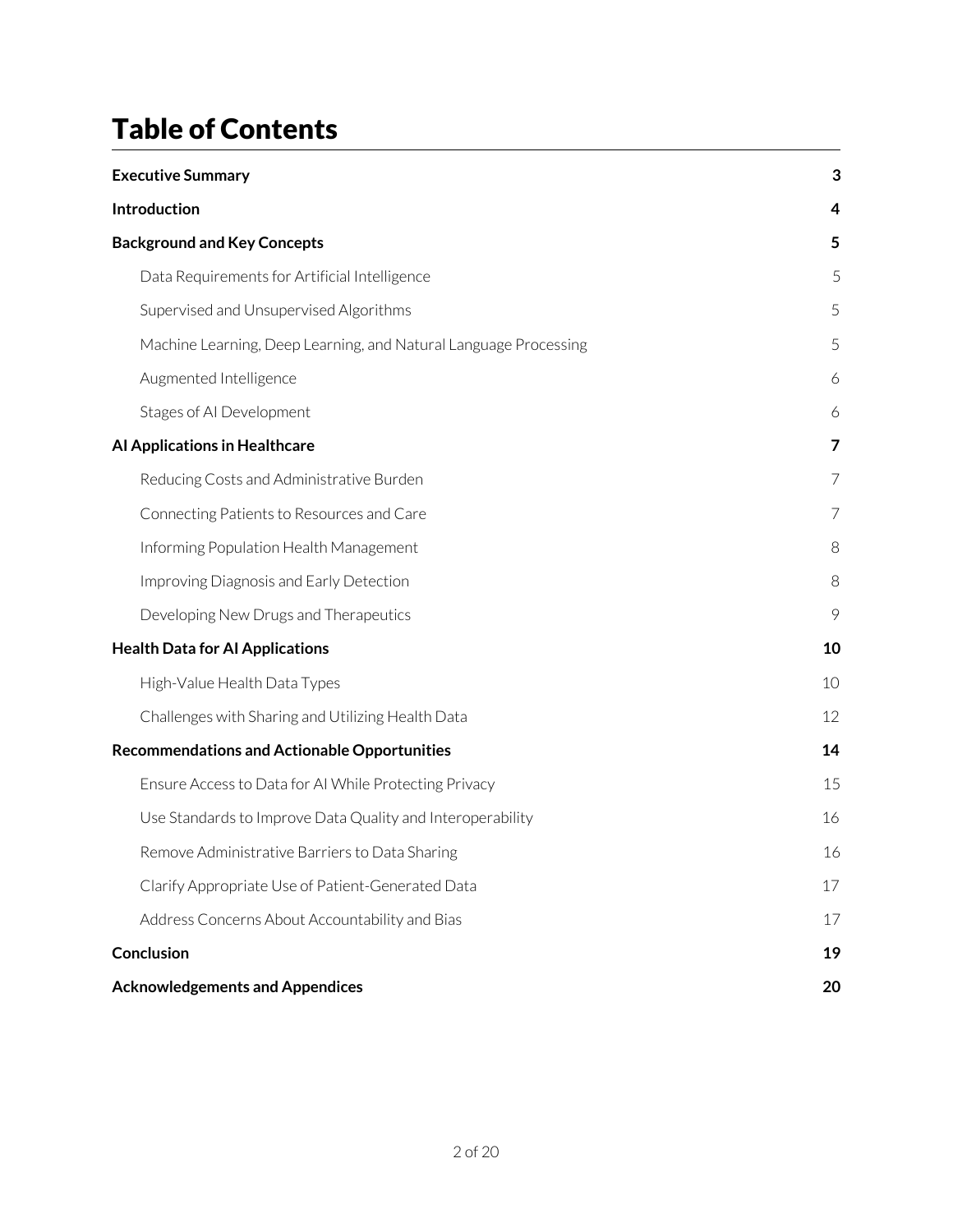# <span id="page-2-0"></span>Executive Summary

The independent nonprofit Center for Open Data Enterprise (CODE) and the Office of the Chief Technology Officer (CTO) at the U.S. Department of Health and Human Services (HHS) are co-hosting a series of three Roundtables to find ways to improve how health data is shared and utilized for the public good.<sup>1</sup>

As part of this series, CODE and the HHS Office of the CTO convened a *Roundtable on Sharing and Utilizing Health Data for AI Applications* on April 16, 2019. This Roundtable brought together over 70 expert stakeholders from government, industry, clinical research institutions, nonprofit organizations, and academia to discuss opportunities to share and utilize health data for artificial intelligence (AI) in healthcare. The purpose of this Roundtable was to identify high-priority health applications of AI and key issues for an HHS AI strategy to address. Participants discussed high-value health data types, challenges associated with utilizing health data for AI, and strategic considerations that HHS and other stakeholders should consider as they explore AI development in healthcare.

This report summarizes the findings of the Roundtable in the following sections:

**Introduction.** This section provides a brief overview of the role of AI in healthcare and the goals of HHS in developing a department-wide AI strategy.

**Background and Key Concepts.** This section presents an overview of key concepts and terminology related to artificial intelligence.

**AI Applications in Healthcare.** Building on stakeholder input gathered during the Roundtable and after the event, this section presents a basic typology of AI applications in health.

**Health Data for AI Applications**. This section presents an overview of high-value data types and challenges associated with utilizing this data in the context of AI.

**Recommendations and Actionable Opportunities**. This section puts forth recommendations and actionable opportunities for the continued development of AI in healthcare.

**Conclusion**. Finally, the report concludes by summarizing key findings and presenting relevant updates since the April 2019 Roundtable.

<sup>1</sup> Patient-Centered Outcomes Research Institute, "Open Data Roundtable Series: Sharing and Utilizing Data to Enhance and Protect Health and Well-Being," Retrieved from

[https://www.pcori.org/research-results/2018/open-data-roundtable-series-sharing-and-utilizing-data-enhance-and-prot](https://www.pcori.org/research-results/2018/open-data-roundtable-series-sharing-and-utilizing-data-enhance-and-protect) [ect](https://www.pcori.org/research-results/2018/open-data-roundtable-series-sharing-and-utilizing-data-enhance-and-protect)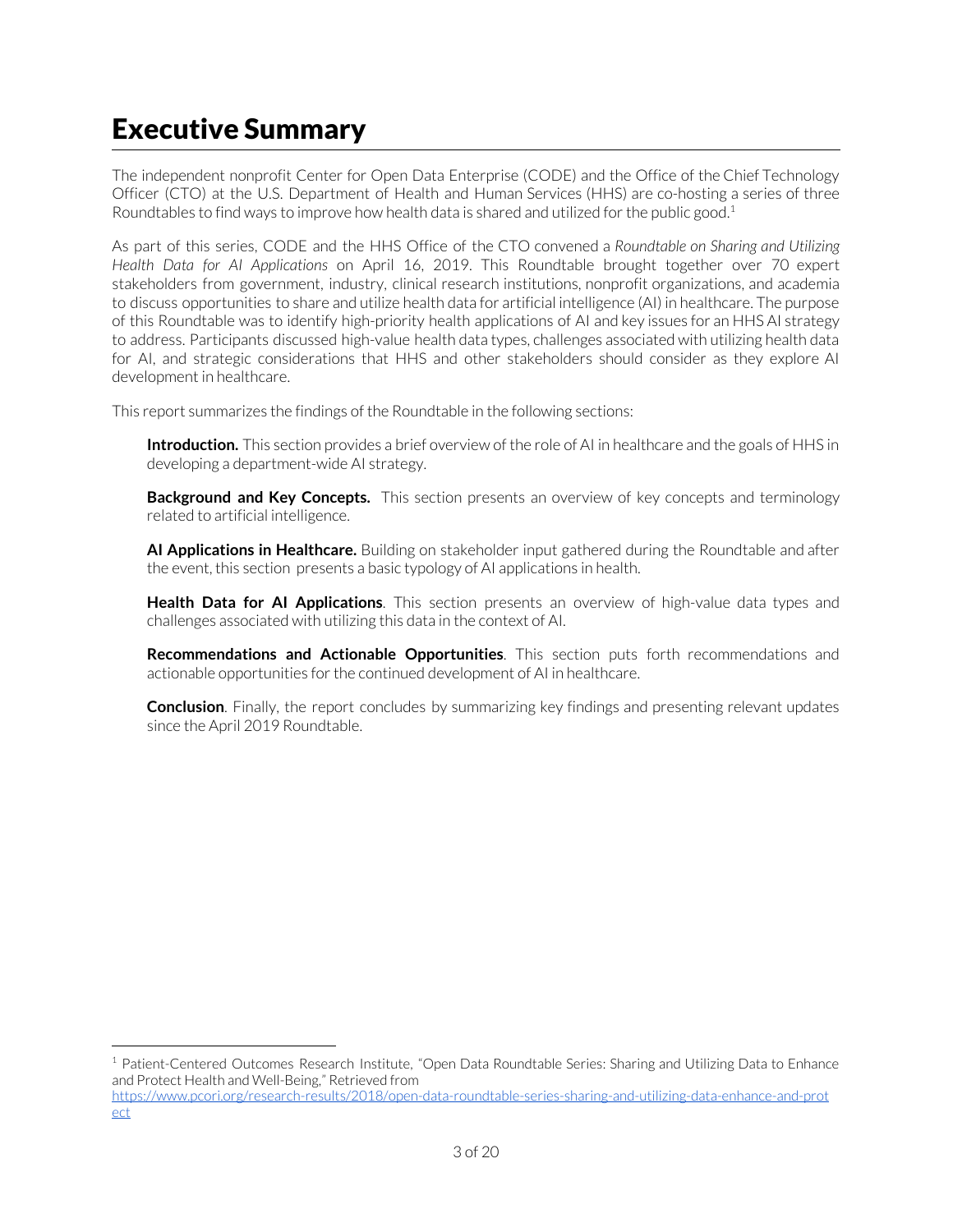# <span id="page-3-0"></span>Introduction

Artificial intelligence can help transform healthcare by improving diagnosis, treatment, and the delivery of patient care. Researchers in academia, the private sector, and government have gained increasing access to large amounts of health data and high-powered AI-ready computing systems. These powerful tools can greatly improve doctors' abilities to diagnose their patients' medical issues, classify risk at a patient level by drawing on the power of population data, and provide much-needed support to clinics and hospitals in under-resourced areas. AI can also expand the operational capacity of different organizations, identify potentially fraudulent health claims, and streamline manual tasks to boost productivity.

Much of this progress depends on sharing and utilizing large amounts of health data, which informs the development of algorithms and machine learning. While the private sector has driven much of the innovation in this field, the federal government and its partners can play a major role by both sharing their own data and addressing challenges across the sector. HHS, private sector stakeholders, and academic and clinical researchers can support this transformation by collaborating to apply AI both inside and outside of government.

Researchers and practitioners now face multiple challenges in using AI to improve healthcare. These challenges include limited access to data, poor data quality, concerns over data governance, and the ethical use of data, including accountability and liability for data applications. Multiple stakeholders will need to work together to address these challenges as new technical applications emerge.

The HHS Office of the CTO is now exploring the potential for a department-wide AI strategy to help realize the potential of AI, and to establish policies and practices for facilitating AI development. This strategy comes in tandem with the February 2019 "Executive Order on Maintaining American Leadership in Artificial Intelligence"<sup>2</sup> and *The State of Data Sharing at the U.S. Department of Health and Human Services report, published* by the HHS Office of the CTO in September 2018.<sup>3</sup>

The *Roundtable on Sharing and Utilizing Health Data for AI Applications* was designed to bring together HHS leaders, and experts in AI and health data from other federal and state government agencies, industry, academia, and patient-centered research organizations. The Roundtable began with calls to action by Mona Siddiqui, the HHS Chief Data Officer*,* and Ed Simcox, the HHS Chief Technology Officer. Following these keynotes, several speakers gave lightning talks on high-priority use cases for AI in healthcare, including representatives from Verily, Amazon Web Services, Health Catalyst, and the Michael J. Fox Foundation. The second part of the Roundtable transitioned into possibilities for AI strategies, where representatives from Pfizer, the Center for Medicare and Medicaid Innovation (CMMI), the Government Accountability Office (GAO), and the Assistant Secretary for Preparedness and Response at HHS outlined possible paths forward. The day also featured a keynote address from Eric Hargan, the Deputy Secretary of HHS, who spoke about how AI is being deployed within the department.

Throughout the day, Roundtable participants engaged in three in-depth breakout sessions. These sessions focused on the following topics: (1) Identifying high-priority AI applications, (2) Improving and using data for AI applications, and (3) Outlining key issues and objectives for an HHS AI strategy. The day concluded with a presentation of highlights and actionable recommendations for HHS to advance its own AI strategy across the department.

<sup>&</sup>lt;sup>2</sup> The White House, "Executive Order on Maintaining American Leadership in Artificial Intelligence," February 11, 2019, Retrieved from

<https://www.whitehouse.gov/presidential-actions/executive-order-maintaining-american-leadership-artificial-intelligence/>

<sup>3</sup> U.S. Department of Health and Human Services Office of the Chief Technology Officer, "The State of Data Sharing at the U.S. Department of Health and Human Services," September 2018, Retrieved from .[https://www.hhs.gov/sites/default/files/HHS\\_StateofDataSharing\\_0915.pdf](https://www.hhs.gov/sites/default/files/HHS_StateofDataSharing_0915.pdf)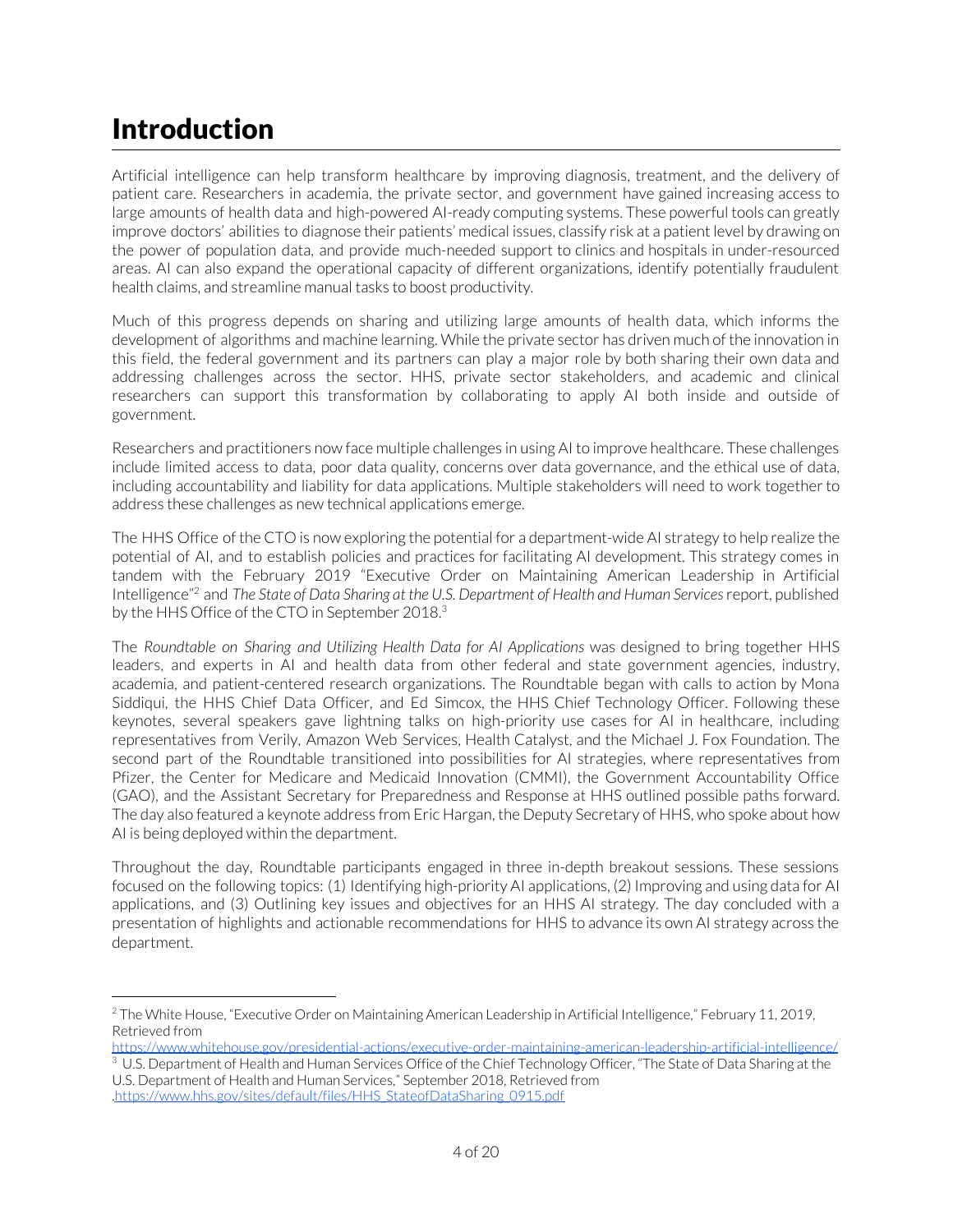# <span id="page-4-0"></span>Background and Key Concepts

Artificial intelligence has gained significant attention in recent years, particularly in the context of improving health and well-being. The following section presents an overview of key concepts and terminology related to artificial intelligence. For more information on the use of AI in healthcare, please referto the briefing paperthat CODE developed in preparation forthe *Roundtable on Sharing and Utilizing Health Data for AI Applications*. 4

### <span id="page-4-1"></span>**Data Requirements for Artificial Intelligence**

At the core of artificial intelligence is the need for high-quality, clean and accurate data to fuel the development of algorithms. Researchers emphasize the need for large, multifaceted datasets that allow machine learning processes to incorporate as many factors as possible into analysis.<sup>5</sup> Artificial intelligence also demands clear, accountable data governance with defined data elements and processes for ensuring data quality and access. 6 Researchers are now attempting to tap large troves of health data - from electronic health records (EHRs) to data collected from wearable devices and sensors - to improve diagnostics and predictive analytics. More connected and interoperable data in the healthcare system will enable more transformative AI applications in the future.

### <span id="page-4-2"></span>**Supervised and Unsupervised Algorithms**

Most AI applications depend on algorithms, which describe a logical process that follows a set of rules. Computers can be taught a series of steps in order to process large amounts of data to produce a desired outcome. There are two forms of algorithm:

- **1. Supervised algorithms** use 'training datasets' in which the input factors and output are known in advance. Supervised processes can produce highly accurate algorithms because the 'right answers' are already known. For example, scientists may feed a dataset of retina images into the algorithm in which board-certified physicians have already identified and agreed upon diagnoses for each image.
- **2. Unsupervised algorithms** are developed through a process whereby data is fed into the algorithm and the computer has to 'learn' what to look for. Unlike the training datasets fed into supervised algorithms, the data fed into unsupervised algorithms does not necessarily include the 'right answers.' Unsupervised algorithms are adept at finding clusters of relationships between observations in the data, but may identify erroneous relationships because they are not instructed what to look for.

#### <span id="page-4-3"></span>**Machine Learning, Deep Learning, and Natural Language Processing**

Machine learning is the process by which computers are trained to 'learn' by exposing them to data. Machine learning is a subset of AI, and deep learning is a further subset of machine learning. Deep learning is the process by which algorithms can learn to identify hierarchies within data that allow fortruly complex understandings of data. Natural language processing (NLP) refers to the subfield of machine learning designed to allow computers to examine, extract, and interpret data that is structured within a language.

### <span id="page-4-4"></span>**Augmented Intelligence**

Augmented Intelligence is a form of AI that enhances human capabilities rather than replacing physicians and healthcare providers. Augmented Intelligence has been embraced as a concept by physician organizations to underscore that emerging AI systems are designed to aid humans in clinical decision-making, implementation,

<sup>4</sup> The Centerfor Open Data Enterprise, *Briefing Paper: Roundtable on Sharing and Utilizing Health Data for AI Applications*, April 2019, Retrieved from <http://reports.opendataenterprise.org/RT1%20Briefing%20Paper.pdf>

<sup>5</sup> Nick Ismail, "The Success of Artificial Intelligence Depends on Data," *Information Age*, April 23, 2018. Retrieved from <https://www.information-age.com/success-artificial-intelligence-data-123471607/>.

<sup>6</sup> Rob Thomas, "The Road to AI Leads through Information Architecture." *VentureBeat*, January 12, 2018. Retrieved from <https://venturebeat.com/2018/01/12/the-road-to-ai-leads-through-information-architecture/>.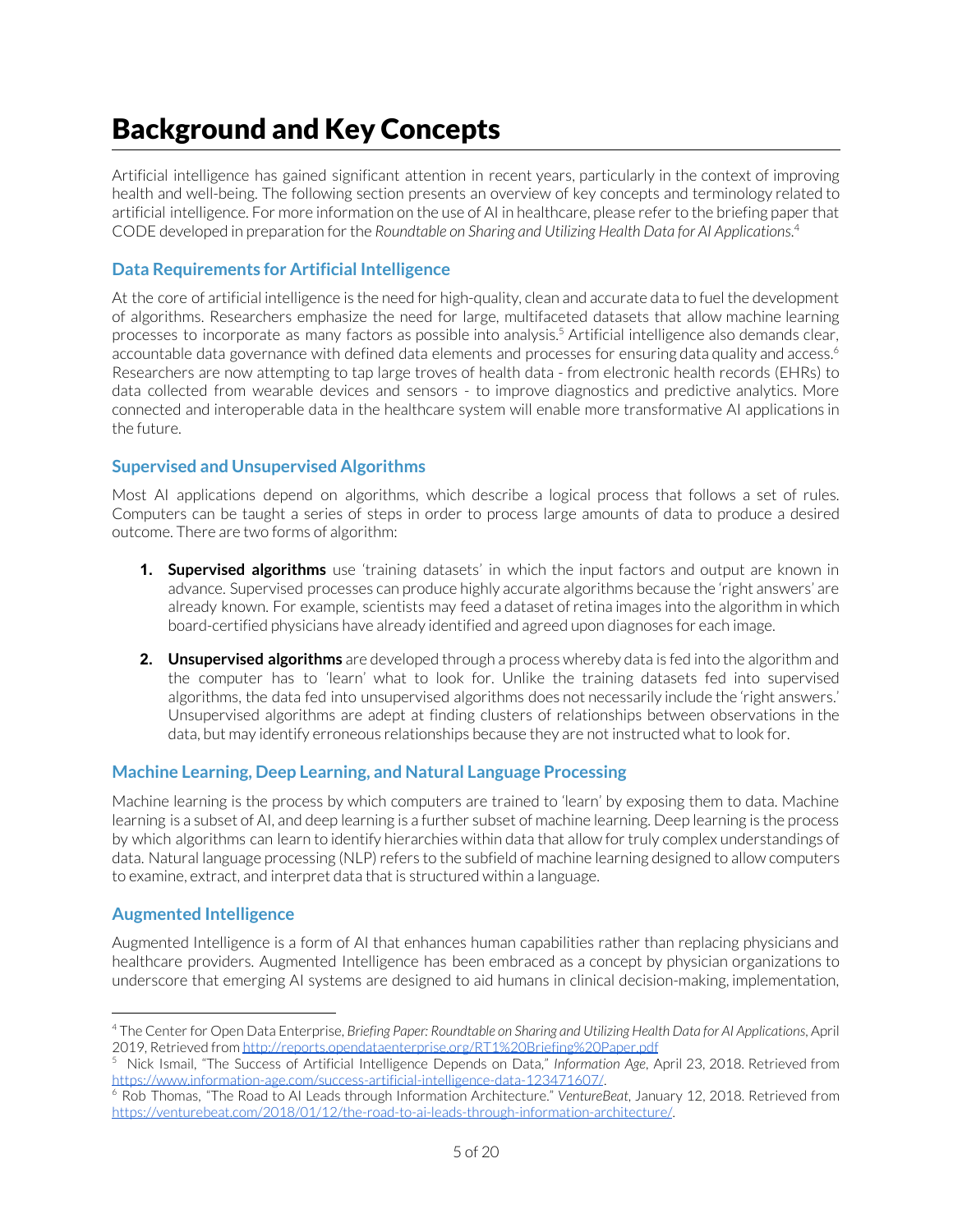and administration to scale healthcare.<sup>7</sup> In a 2019 white paper, Intel framed augmented intelligence as the AI tools that perform specific tasks and are designed to support users, rather than replacing human experts. $^8$ 

#### <span id="page-5-0"></span>**Stages of AI Development**

Existing and potential AI applications vary in their level of sophistication,ranging from simple augmentation of common tasks to full automation of systems and processes. Experts have begun categorizing these stages of AI development. Among them, venture capitalist and author Kai-Fu Lee has characterized four "waves" of AI applications: 9

| Wave 1   Internet AI |                           |                             |                               |
|----------------------|---------------------------|-----------------------------|-------------------------------|
|                      | <b>Wave 2</b> Business AI |                             |                               |
|                      |                           | <b>Wave 3</b> Perception AI |                               |
|                      |                           |                             | <b>Wave 4</b>   Autonomous AI |

#### **Figure 1."The Four Waves of AI"**

*Adapted from Kai-Fu Lee* (2018)

According to Lee, the first wave of AI applications uses data generated on the Internet to better understand the habits, interests, and desires of an individual or population.<sup>10</sup> The second wave of AI applications uses algorithms to inform and improve decision making. Clinical researchers, for example, can construct treatment plans by using algorithms "to digest enormous quantities of data on patient diagnoses, genomic profiles, resultant therapies, and subsequent health outcomes."<sup>11</sup> The third wave of AI applications relates to the proliferation of sensors and devices that collect data about the physical world such as smart watches and virtual assistants.<sup>12</sup> The fourth wave of AI applications integrates all previous waves and gives machines the ability to make decisions without human intervention. $^{13}$  This includes technologies such as automated vehicles.

<sup>7</sup>ACT | The App Association, "Appendix: Key Terminology for AI in Health," *Connected Health*, Retrieved from <http://actonline.org/wp-content/uploads/Artificial-Intelligence-in-Health-Appendix.pdf>

<sup>8</sup> Intel, "Intel's Recommendations for the U.S. National Strategy on Artificial Intelligence," Retrieved from [https://newsroom.intel.com/wp-content/uploads/sites/11/2019/03/intel-ai-white-paper.pdf.](https://newsroom.intel.com/wp-content/uploads/sites/11/2019/03/intel-ai-white-paper.pdf)

- <sup>9</sup> Kai-Fu Lee, "The Four Waves of AI." *Fortune*, October 22, 2018, Retrieved from <http://fortune.com/2018/10/22/artificial-intelligence-ai-deep-learning-kai-fu-lee/>
- <sup>10</sup> Kai-Fu Lee, "The Four Waves of AI." *Fortune*, October 22, 2018, Retrieved from <http://fortune.com/2018/10/22/artificial-intelligence-ai-deep-learning-kai-fu-lee/>
- <sup>11</sup> Kai-Fu Lee, "The Four Waves of AI." *Fortune*, October 22, 2018, Retrieved from

<http://fortune.com/2018/10/22/artificial-intelligence-ai-deep-learning-kai-fu-lee/>

<sup>12</sup> Kai-Fu Lee, "The Four Waves of AI." *Fortune*, October 22, 2018, Retrieved from

<http://fortune.com/2018/10/22/artificial-intelligence-ai-deep-learning-kai-fu-lee/> <sup>13</sup> Kai-Fu Lee, "The Four Waves of AI." *Fortune*, October 22, 2018, Retrieved from

<http://fortune.com/2018/10/22/artificial-intelligence-ai-deep-learning-kai-fu-lee/>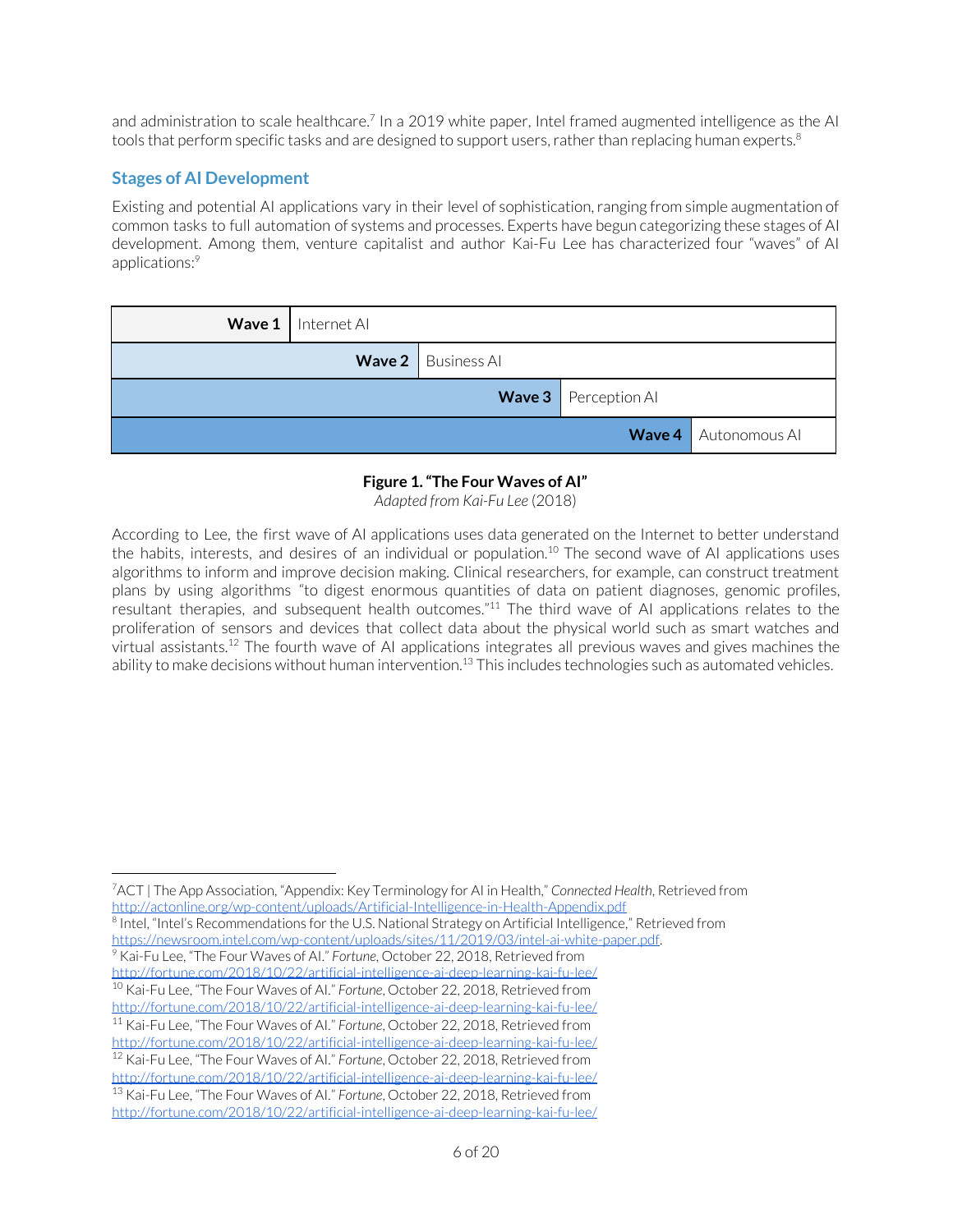# <span id="page-6-0"></span>AI Applications in Healthcare

The following section outlines five general uses of AI in healthcare, including examples of existing and near-term applications. These applications, while not mutually exclusive, are examples of cross-cutting themes that emerged from the Roundtable discussions.

#### <span id="page-6-1"></span>**Reducing Costs and Administrative Burden**

Roundtable participants emphasized the value of AI in improving clinician and administrative workflows. Through NLP and other AI tools, machines can rapidly process EHRs and automatically transcribe medical notes. Automation can free up time and reduce costs by eliminating manual data entry. Moreover, participants noted that AI helps reduce administrative burden by correcting human errors in billing processes.

- **Interpreting handwritten medical records**. Amazon Web Services has used NLP to extract and interpret handwritten notes and text from medical records.<sup>14</sup> NLP is particularly well-suited to deciphering physician input since EHRs do not follow a single, unified structure, yet contain important information for understanding diagnostic trends and risk profiles of individuals. 15
- **Detecting fraud and <b>improper** payments. The Centers for Medicare and Medicaid Services (CMS) uses statistical analysis to identify fraudulent and improper payments made to healthcare providers. In 2018, CMS determined that 8.12 percent of all Medicare payments were improper. In order to address this problem, CMS employs a testing methodology called Comprehensive Error Rate Testing (CERT) and uses AI to engage in predictive analysis of fraudulent and improper healthcare payments. This process has saved the government approximately \$42 billion, according to CMS.<sup>16</sup>

#### <span id="page-6-2"></span>**Connecting Patients to Resources and Care**

Roundtable participants emphasized the value of using AI to connect patients with available resources and care, especially in rural areas. Examples include:

- **● Providing patients with personalized healthcare recommendations.** Sage Bionetworks launched mPower as a study using surveys and phone sensors to track symptoms of Parkinson's Disease. $^{17}$  The results can help patients, doctors, and caregivers better understand changes overtime and the impact of exercise or medication. Using artificial intelligence, data from mPower could also be used to develop specific healthcare recommendations for patients.
- **● Creating virtual care programs for patients with chronic conditions.** Verily Health's Onduo project, which combines a smart device and mobile application, offers virtual care for people with type 2 diabetes. Onduo can measure blood glucose levels as well as provide information on nutrition and medication management. The app also offers a coaching dimension that identifies lifestyle patterns and gives patients feedback to improve their health.

<sup>14</sup> Rachel Arndt, "Amazon Technology Deciphers Text in Electronic Health Record," *Modern Healthcare*, November 27, 2018, Retrieved from

[https://www.modernhealthcare.com/article/20181127/TRANSFORMATION01/181129951/amazon-technology-deciph](https://www.modernhealthcare.com/article/20181127/TRANSFORMATION01/181129951/amazon-technology-deciphers-text-in-electronic-health-record) [ers-text-in-electronic-health-record.](https://www.modernhealthcare.com/article/20181127/TRANSFORMATION01/181129951/amazon-technology-deciphers-text-in-electronic-health-record)

<sup>15</sup> Mike Miliard, "EHR Natural Language Processing Isn't Perfect, but It's Really Useful," *Healthcare IT News*, May 18, 2017. Retrieved from [https://www.healthcareitnews.com/news/ehr-natural-language-processing-isnt-perfect-its-really-useful.](https://www.healthcareitnews.com/news/ehr-natural-language-processing-isnt-perfect-its-really-useful)

<sup>16</sup> Jack McCarthy, "CMS Snags \$42 Billion in Medicare and Medicaid Fraud with Predictive Analytics." *Healthcare IT News*, July 22, 2016, Retrieved from

[https://www.healthcareitnews.com/news/cms-snags-42-billion-medicare-and-medicaid-fraud-predictive-analytics.](https://www.healthcareitnews.com/news/cms-snags-42-billion-medicare-and-medicaid-fraud-predictive-analytics) <sup>17</sup> Sage Bionetworks, "mPower Parkinson Study and Public Researcher Portal," Retrieved from <http://sagebionetworks.org/research-projects/mpower-researcher-portal/>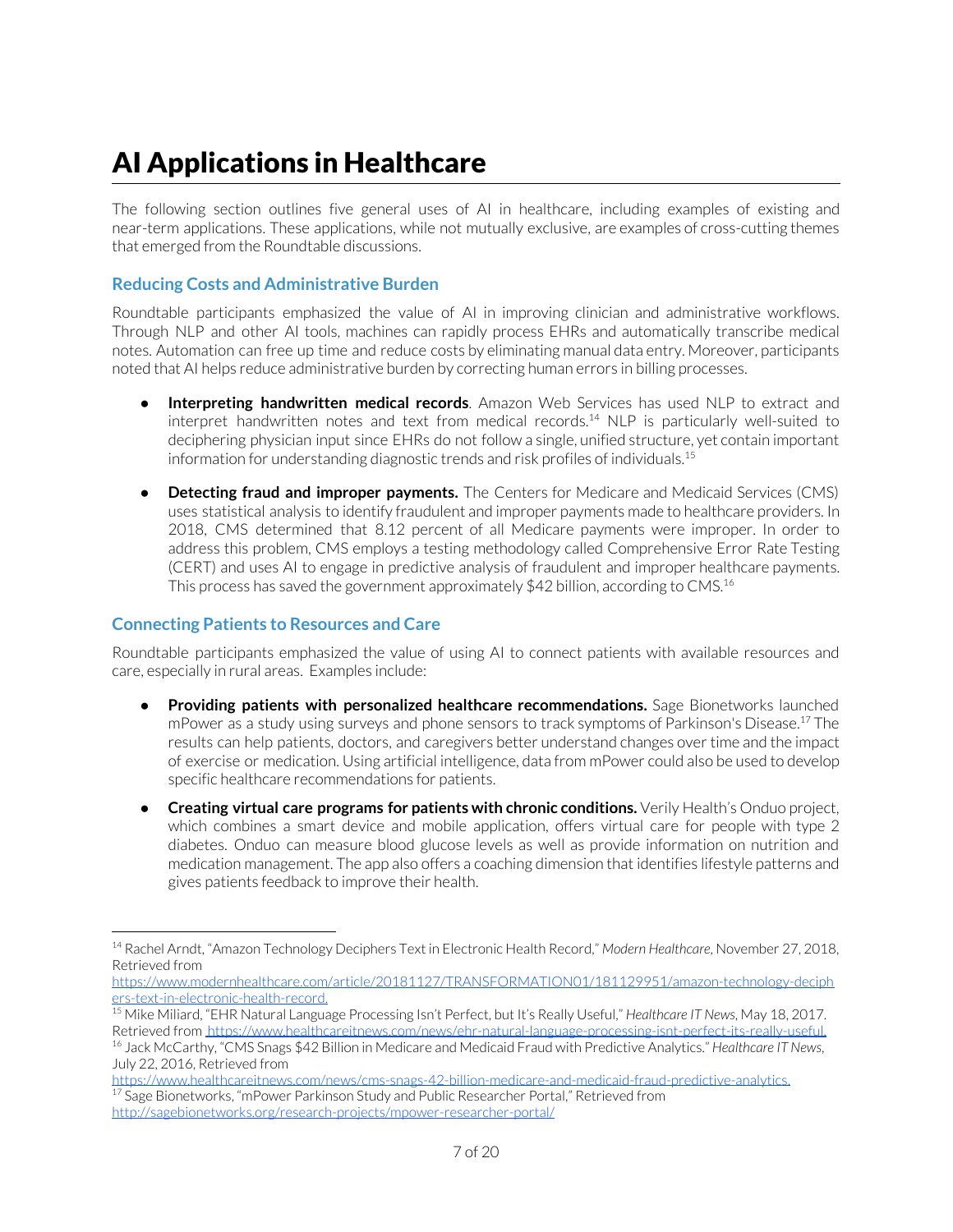**● Expanding treatment access for rural populations.** Through voice assistants and chatbots, AI has the potential to improve and increase access to treatment in rural and other resource-constrained environments. There is increasing evidence that AI-driven chatbots can address routine patient questions and help doctors communicate with patients about their diagnosis and risk evaluations. $^{\rm 18}$ 

#### <span id="page-7-0"></span>**Informing Population Health Management**

Population health management (PHM) involves using population-level data to identify broad health risks and treatment opportunities for a group of individuals or community. AI can contribute to PHM by combining, synthesizing, and analyzing datasets from third parties with clinical or patient-generated data. For example, researchers and health providers can use AI to aggregate longitudinal patient-generated data into larger datasets that tell better stories about the incidence and prevalence of disease.

**Identifying at-risk populations.** AI can be used to identify populations at risk for opioid abuse or overdose. One population health management company, for example, integrates data on social determinants of health and pharmacy claims to better understand the diverse "spectrum of opioid abuse cases." 19

### <span id="page-7-1"></span>**Improving Diagnosis and Early Detection**

Diagnostic errors are a major problem in the healthcare system, with most patients experiencing at least one diagnostic error in their lifetime.<sup>20</sup> AI promises to help physicians accurately diagnose medical conditions in their patients and treat disease at an early stage. AI algorithms draw upon large datasets on medical and social determinants of health to better identify patterns and assist physicians in making diagnoses and developing treatment plans. 21

AI can deploy technologies like image recognition, NLP, and deep learning to quickly detect life-threatening conditions and assess risk for diseases like brain cancer or heart disease. Roundtable participants noted that it may be more accurate to think of these applications as "augmented intelligence" rather than artificial intelligence. The goal is not to replace the doctor's clinical judgment, but to help physicians rapidly prioritize patient symptoms and assess a range of diagnostic possibilities rather than ask patients a standard slate of questions. Examples from the Roundtable include:

● **Diagnosing diabetic retinopathy through image recognition.** AI can help doctors diagnose diabetic retinopathy, the world's leading cause of blindness, by using image recognition. Researchers at Google have trained algorithms to analyze images of retinas and diagnose this disease with over 90 percent accuracy. 22

<sup>18</sup> Rachel Arndt, "Healthcare providers are teaming with chatbots to assist patients," *Modern Healthcare*, December 8, 2018, Retrieved from

[https://www.modernhealthcare.com/article/20181208/TRANSFORMATION01/181209977/healthcare-providers-are-te](https://www.modernhealthcare.com/article/20181208/TRANSFORMATION01/181209977/healthcare-providers-are-teaming-with-chatbots-to-assist-patients) [aming-with-chatbots-to-assist-patients](https://www.modernhealthcare.com/article/20181208/TRANSFORMATION01/181209977/healthcare-providers-are-teaming-with-chatbots-to-assist-patients)

<sup>&</sup>lt;sup>19</sup> ZeOmega, "ZeOmega Launches Jiva Opioid AI to Stem Drug Abuse Crisis," May 28, 2019, Retrieved from [http://www.zeomega.com/zeomega-media-center/press-releases/2019-press-releases/zeomega-launches-jiva-opioid-ai-t](http://www.zeomega.com/zeomega-media-center/press-releases/2019-press-releases/zeomega-launches-jiva-opioid-ai-to-stem-drug-abuse-crisis/) [o-stem-drug-abuse-crisis/](http://www.zeomega.com/zeomega-media-center/press-releases/2019-press-releases/zeomega-launches-jiva-opioid-ai-to-stem-drug-abuse-crisis/)

<sup>20</sup> The National Academies of Sciences, Engineering, and Medicine (2015) *Improving Diagnosis in Health Care*, Washington, DC: The National Academies Press, Retrieved from <https://doi.org/10.17226/21794>

<sup>21</sup> Laura Landro, "The Key to Reducing Doctors' Misdiagnoses," *The Wall Street Journal*, September 13, 2017, Retrieved from [https://www.wsj.com/articles/the-key-to-reducing-doctors-misdiagnoses-1505226691.](https://www.wsj.com/articles/the-key-to-reducing-doctors-misdiagnoses-1505226691)

<sup>22</sup> Rohit Varma, "Using Artificial Intelligence to Automate Screening for Diabetic Retinopathy," *Ophthalmology Times*, October 22, 2018, Retrieved from

[https://www.ophthalmologytimes.com/article/using-artificial-intelligence-automate-screening-diabetic-retinopathy.](https://www.ophthalmologytimes.com/article/using-artificial-intelligence-automate-screening-diabetic-retinopathy)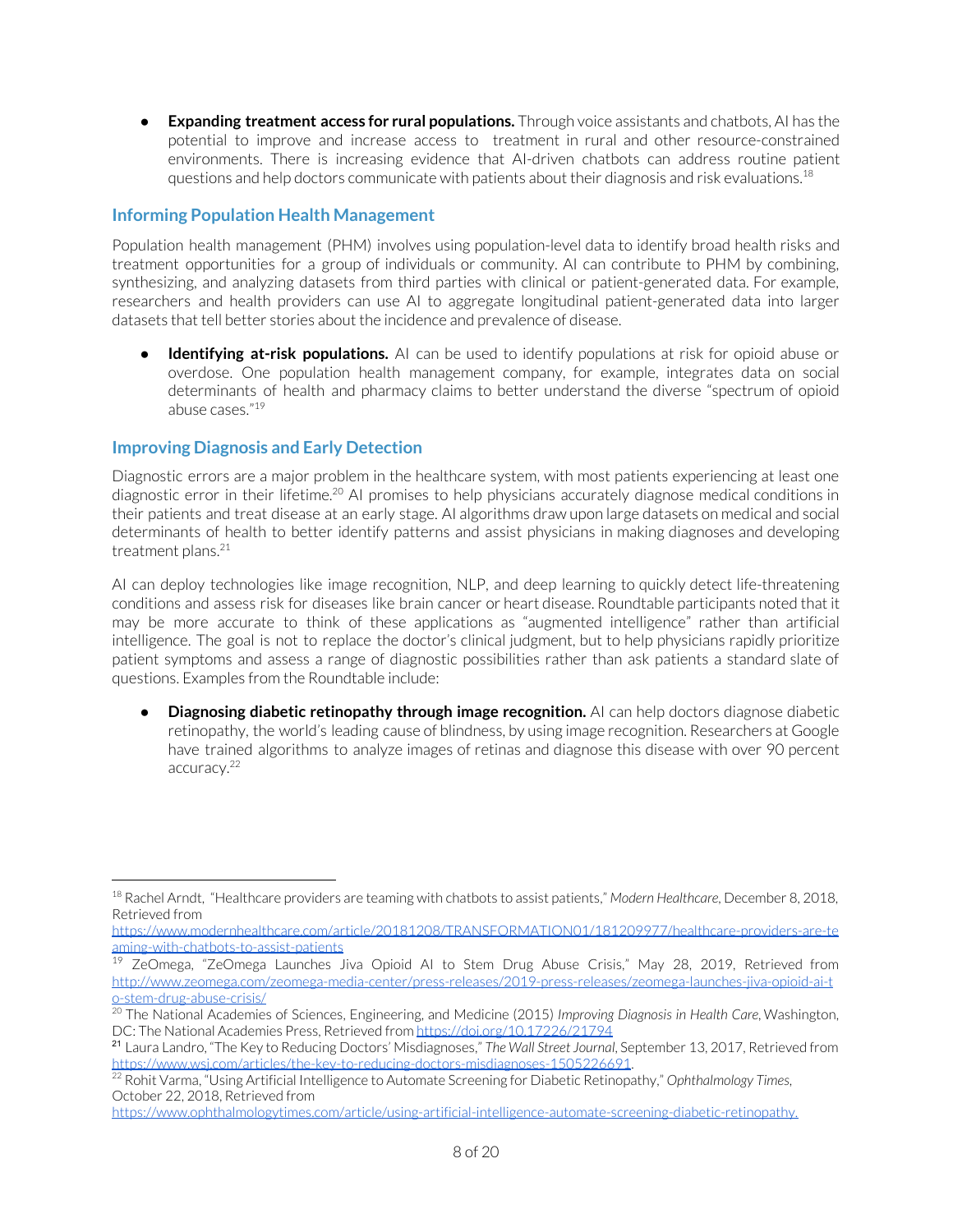● **Predicting brain deterioration using advanced machine learning.** AI can be used to analyze a diverse array of datasets and identify potential biomarkers that can indicate the onset of deterioration in cases that range from concussion to coma. $^{23}$ 

### <span id="page-8-0"></span>**Developing New Drugs and Therapeutics**

Drug development is a costly and time-consuming process. AI can help improve drug development through the entire development lifecycle, from identifying gaps in current therapeutics to bringing new products to market. Pharmaceutical researchers can use AI to sort through huge numbers of research papers and patents, as well as comprehensive lists of chemical compounds and their properties, to suggest opportunities for drug development. By analyzing the growing databases of biomarker data, they can then work to target different treatments to different types of patients. And when drugs or other treatments reach the clinical trial stage, AI can help match ideal patients to the right trials. Examples include:

- **● Improving clinical trial participation**. HHS recently completed a "tech sprint" engaging external experts, such as TrialX and Intel, to develop AI applications to match patients to appropriate clinical trials. This kind of matching can help researchers find appropriate subjects for their studies and help patients find potentially valuable treatments at the same time. 24
- **Supporting precision medicine**. The National Institutes of Health (NIH) defines precision medicine as "an emerging approach for disease treatment and prevention that takes into account individual variability in genes, environment and lifestyle for each person." <sup>25</sup> Researchers at startups like Lam Therapeutics and Lantern Pharma are using supervised machine learning strategies to generate new correlations between genomic biomarkers and drug activity to pilot individualized cancer treatments.

<sup>23</sup> Suzanne Leigh, "Artificial Intelligence Aids Scientists in Uncovering Hallmarks of Mystery Concussion," *University of California San Francisco Blog*. Retrieved from

[https://www.ucsf.edu/news/2017/03/405926/artificial-intelligence-aids-scientists-uncovering-hallmarks-mystery-concus](https://www.ucsf.edu/news/2017/03/405926/artificial-intelligence-aids-scientists-uncovering-hallmarks-mystery-concussion) [sion.](https://www.ucsf.edu/news/2017/03/405926/artificial-intelligence-aids-scientists-uncovering-hallmarks-mystery-concussion)

<sup>24</sup> Gil Alterovitz and Kristen Honey, "'TOP Health' Tech Sprint Unleashes the Power of Open Data and AI," *U.S. Department of Health and Human Services Office of the Chief Technology Officer Blog*, January 17, 2019, Retrieved from [https://www.hhs.gov/cto/blog/2019/1/17/top-health-tech-sprint-unleashes-the-power-of-open-data-and-ai.html.](https://www.hhs.gov/cto/blog/2019/1/17/top-health-tech-sprint-unleashes-the-power-of-open-data-and-ai.html) <sup>25</sup> National Institutes of Health, "All of Us Research Program," Retrieved from <https://allofus.nih.gov/>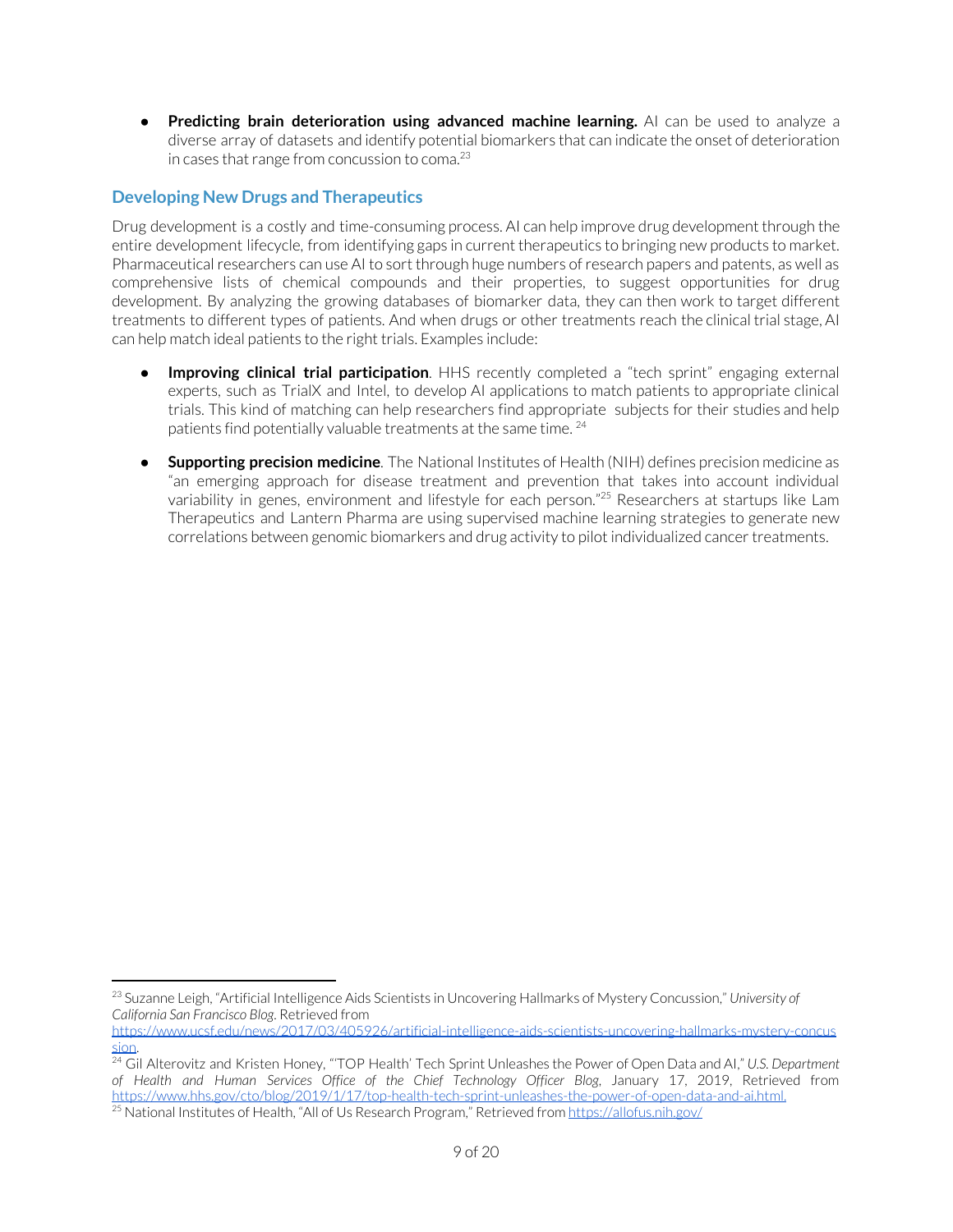# <span id="page-9-0"></span>Health Data for AI Applications

Data is the foundation of all AI applications. During the Roundtable, participants identified a number of high-value health data types that can be used for AI development. Building on the expert feedback gathered at the Roundtable and subsequent research, this section provides a summary of six major health data types and the challenges associated with their use.

### <span id="page-9-1"></span>**High-Value Health Data Types**

| <b>Administrative and Claims Data</b>     |
|-------------------------------------------|
| <b>Clinical Data</b>                      |
| Clinical Trials Data                      |
| <b>EHR Data</b>                           |
| <b>Genomic Data</b>                       |
| <b>Patient-Generated Data</b>             |
| IoT Data                                  |
| Social Media Data                         |
| <b>Social Determinants of Health Data</b> |
| <b>Surveillance Data</b>                  |
| Registry Data                             |
| Survey Data                               |
| Vitals Data                               |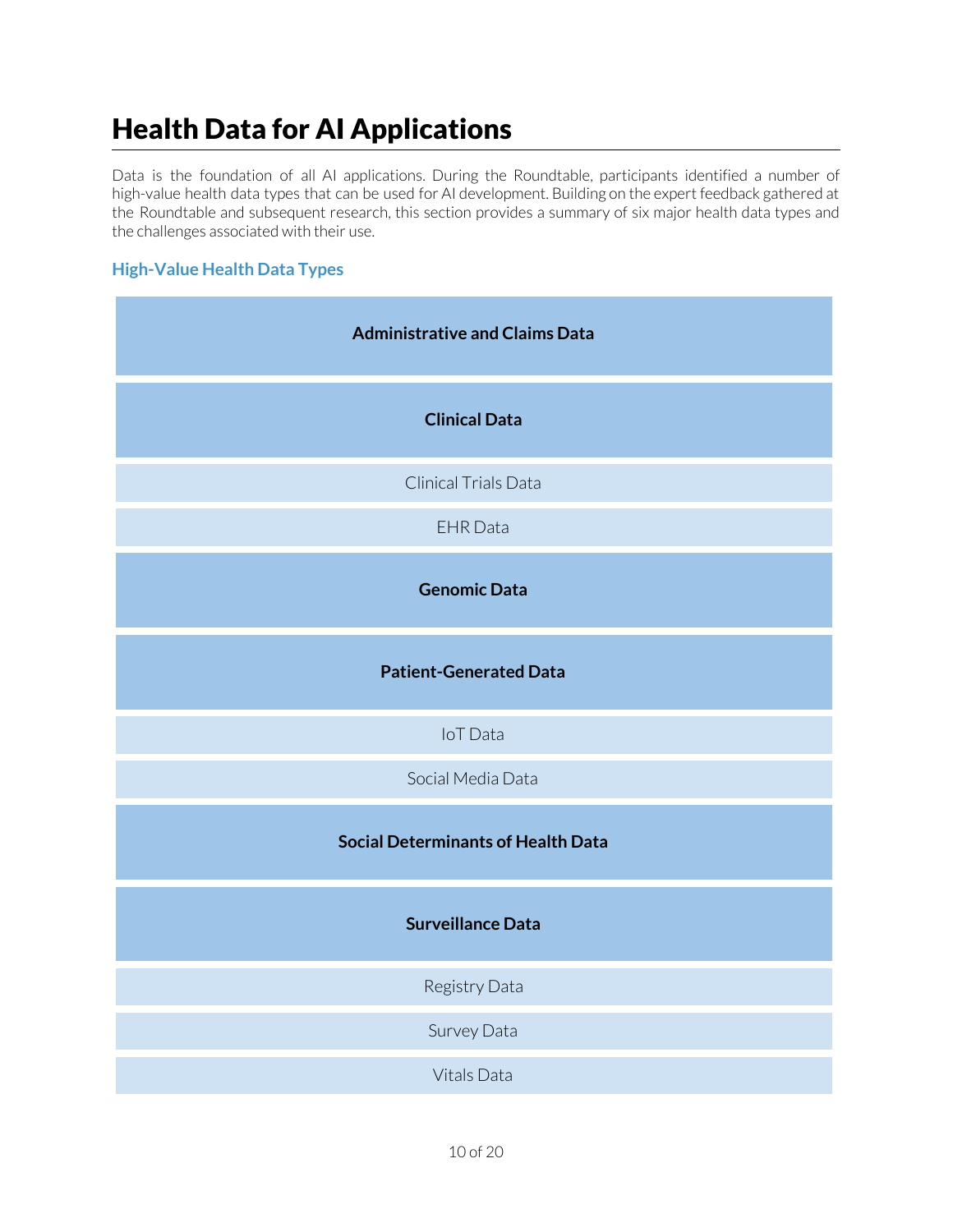**Administrative and Claims Data** generally comes from federal, state, and local government agencies as well as healthcare providers and insurers. This can range from hospital discharge summaries to payment records between insured patients and the healthcare system. 26

**Clinical Data** is a broad term that encompasses different kinds of data generated "in a clinical setting and controlled by a clinician, as opposed to a patient or caregiver." 27

- **Clinical Trials Data** includes registries and results from publicly and privately funded clinical studies. Large amounts of data, including sensitive information about participants, are generated over the course of a clinical trial. Researchers must obtain regulatory approval to collect and use this data.
- **● EHR Data** is focused on individual patients, and can include information on routine checkups, prescriptions, and medical procedures. Physicians can draw upon EHR data to develop individual treatment plans and diagnose conditions. This data can also be combined with social determinants of health to develop rich longitudinal profiles of individual patients and populations.

Genomic Data can include many different characteristics, ranging from full DNA sequences to individual DNA variants. $^{28}$  Recent advances have made it possible to analyze and store data on a person's entire genome sequence. According to the National Institutes of Health, "Genome-based research is already enabling medical researchers to develop improved diagnostics, more effective therapeutic strategies, evidence-based approaches for demonstrating clinical efficacy, and better decision-making tools for patients and providers."<sup>29</sup> Genomic data is considered highly sensitive and must be shared and used under carefully controlled conditions.

**Patient-Generated Data** includes "health-related data created and recorded by or from patients outside of the clinical setting to help address a health concern."<sup>30</sup> This data type is becoming increasingly prevalent through the creation of mobile health applications and wearable health devices.

- **IoT Data** includes data from mobile software applications, voice assistants, and wearable devices such as smart watches. These technologies are part of the "internet of things," or IoT, which refers to the growing system of machines and devices connected to the internet. This data is generally collected under "terms of service" agreements and has the potential to provide important information on a variety of critical health indicators, such as heart rate, sleep cycles, and diet.
- **Social Media Data** includes interactions on social media platforms such as Facebook and Twitter. Researchers have noted that "Social media may offer insight into the relationship between an individual's health and their everyday life, as well as attitudes towards health and the perceived quality of healthcare services," among other opportunities. $^{31}$  Like IoT data, social media data is collected under "terms of service" agreements.

<sup>&</sup>lt;sup>26</sup> University of Washington Health Sciences Library, "Data Resources in the Health Sciences," Retrieved from . <http://guides.lib.uw.edu/hsl/data/findclin>

<sup>27</sup> Office of the National Coordinator for Health Information Technology, *Conceptualizing a Data Infrastructure for the Capture, Use, and Sharing of Patient-Generated Health Data in Care Delivery and Research through 2024*, January 2018, Retrieved from [https://www.healthit.gov/sites/default/files/onc\\_pghd\\_final\\_white\\_paper.pdf](https://www.healthit.gov/sites/default/files/onc_pghd_final_white_paper.pdf)

<sup>28</sup> PHG Foundation at the University of Cambridge, *Identification and genomic data,* December 2017, Retrieved from <http://www.phgfoundation.org/documents/PHGF-Identification-and-genomic-data.pdf>

<sup>&</sup>lt;sup>29</sup> National Institutes of Health National Human Genome Research Institute, "A Brief Guide to Genomics," Retrieved from <https://www.genome.gov/about-genomics/fact-sheets/A-Brief-Guide-to-Genomics>

<sup>30</sup> Office of the National Coordinator for Health Information Technology, *Conceptualizing a Data Infrastructure for the Capture, Use, and Sharing of Patient-Generated Health Data in Care Delivery and Research through 2024*, January 2018, Retrieved from [https://www.healthit.gov/sites/default/files/onc\\_pghd\\_final\\_white\\_paper.pdf](https://www.healthit.gov/sites/default/files/onc_pghd_final_white_paper.pdf)

<sup>31</sup> Kevin Padrez *et al*, "Linking social media and medical record data: a study of adults presenting to an academic, urban emergency department," *BMJ Quality & Safety*, 2016, Retrieved from <http://dx.doi.org/10.1136/bmjqs-2015-004489>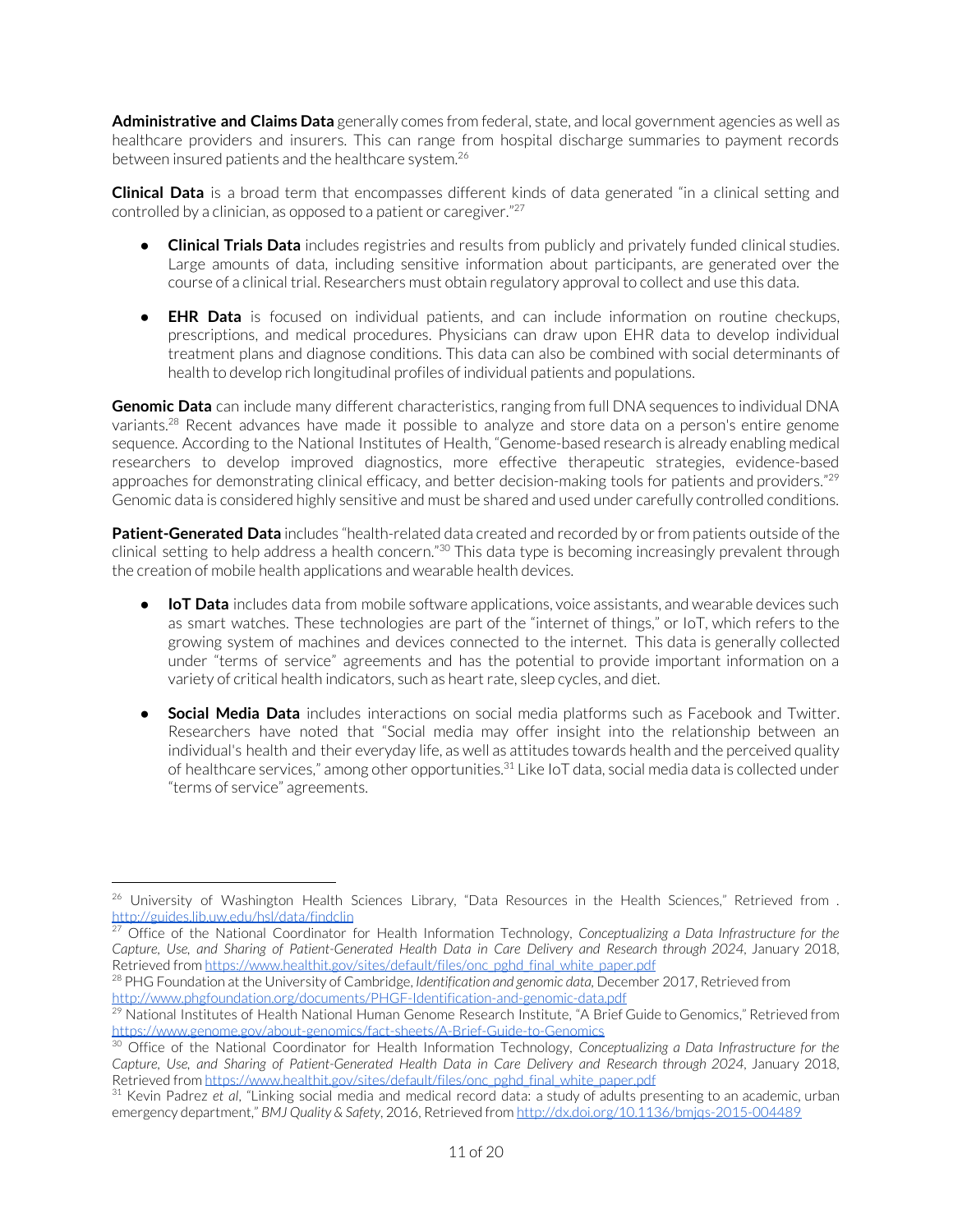**Social Determinants of Health Data** represent "conditions in the environments in which people are born, live, learn, [and] work...that affect a wide range of health, functioning, and quality-of-life outcomes and risks."<sup>32</sup> Examples of these social determinants include access to transportation, education, and job opportunities as well as the availability of food and housing options. Social determinants of health data can come from many sources inside and outside of government, and can be used to better understand population health.

**Surveillance Data** is a broad term that encompasses the "ongoing, systematic collection, analysis, and interpretation of health-related data essential to planning, implementation, and evaluation of public health practice." 33

- **Registry Data** includes data shared voluntarily by individuals that is generally focused around a specific diagnosis or condition such as cancer or cystic fibrosis. This data can be used to track trends and better understand conditions over time. According to the NIH, this data "belongs to the sponsor of the registry and...may be shared with the participants and their families, and approved health care professionals and researchers. However, personal, identifying information is kept private." 34
- **Survey Data** includes the results of surveys and studies conducted to assess population health. This data can help stakeholders monitor the spread of disease, track health insurance coverage across regions, and assess trends in nutrition and exercise, among other uses. 35
- **● Vitals Data** is generally collected and exchanged between local jurisdictions and the federal government. This data represents "vital events," such as births, deaths, marriages, divorces, and fetal deaths. 36

### <span id="page-11-0"></span>**Challenges with Sharing and Utilizing Health Data**

Roundtable participants identified numerous legal, cultural, and technical challenges associated with sharing and utilizing health data for AI applications. While some of these challenges are specific to AI development, others are general issues that impact all applications of health data.

#### **Legal challenges**

● **Inconsistent restrictions on data use.** Among the legal challenges, participants noted that health data types have different legal and regulatory constraints on their use. For example, administrative and claims data, clinical data, and certain types of surveillance data, such as survey data, can include sensitive, individual-level information. $^{37}$  The use of these data types is often restricted under existing privacy frameworks such as HIPAA. Patient-generated data, such as data collected from mobile applications and wearable devices, can also contain sensitive information about individuals ranging from fertility treatments to mental health conditions. However, there are relatively few legal guidelines that protect this emerging data type from misuse.

 $32$  Office of Disease Prevention, and Health Promotion, "Social Determinants of Health," Retrieved from https://www.healthypeople.gov/2020/topics-objectives/topic/social-determinants-of-health 33 World Health Organization, "Public health surveillance," Retrieved from

[https://www.who.int/topics/public\\_health\\_surveillance/en/](https://www.who.int/topics/public_health_surveillance/en/)

<sup>&</sup>lt;sup>34</sup> National Institutes of Health, "List of Registries," Retrieved from

<https://www.nih.gov/health-information/nih-clinical-research-trials-you/list-registries>

<sup>&</sup>lt;sup>35</sup> National Center for Health Statistics, "Resources for Survey Participants," Retrieved from

[https://www.cdc.gov/nchs/nchs\\_for\\_you/survey\\_participants.htm](https://www.cdc.gov/nchs/nchs_for_you/survey_participants.htm)

<sup>&</sup>lt;sup>36</sup> National Center for Health Statistics, "National Vital Statistics System," Retrieved from <https://www.cdc.gov/nchs/nvss/index.htm>

<sup>&</sup>lt;sup>37</sup> Amy Bernstein and Marie Haring Sweeney, Marie Haring, "Public Health Surveillance Data: Legal, Policy, Ethical, Regulatory, and Practical Issues," *Morbidity and Mortality Weekly Report*. Retrieved from <https://www.cdc.gov/mmwr/preview/mmwrhtml/su6103a7.htm>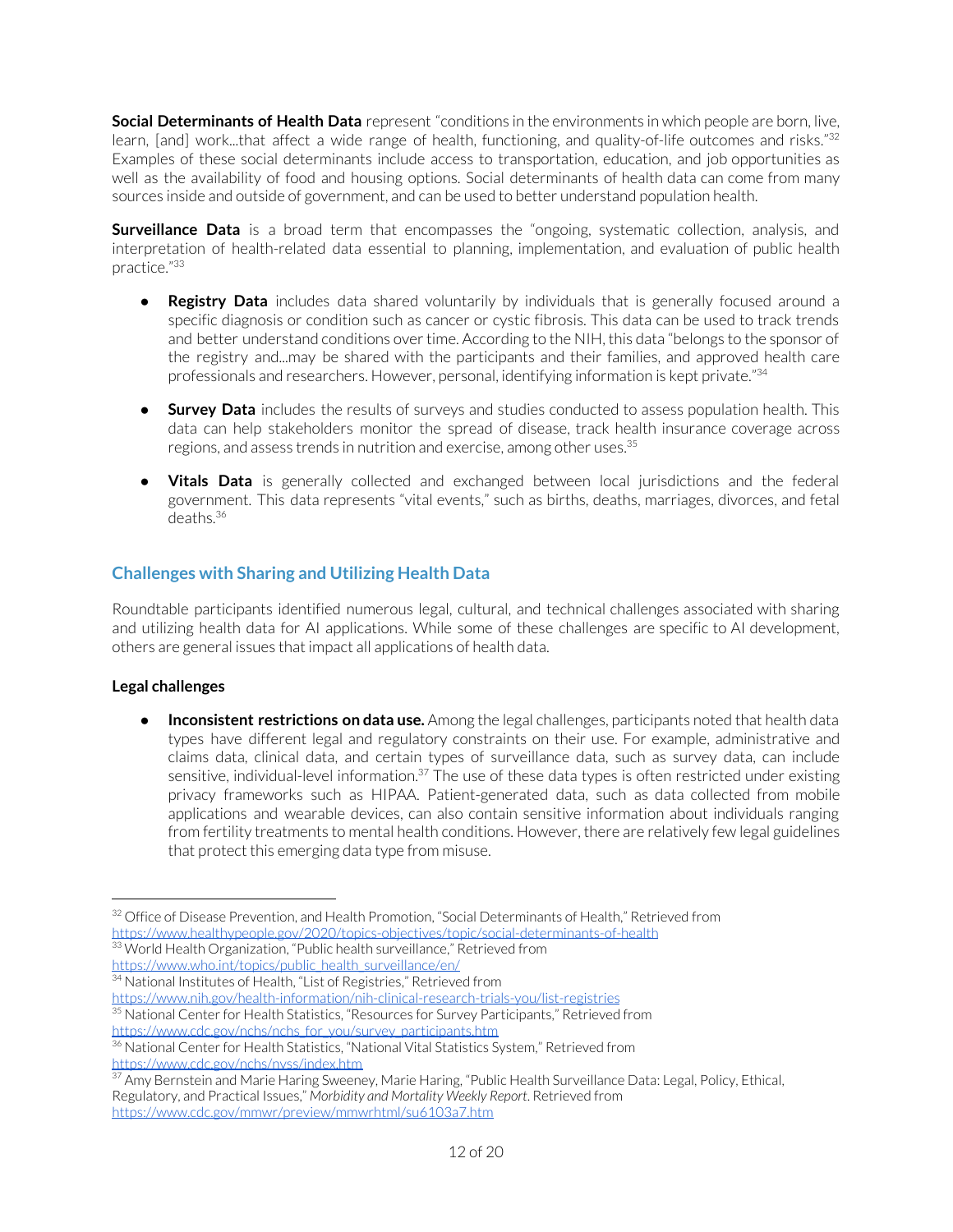● **Concerns about intellectual property.** Roundtable participants also discussed the challenges of using and sharing proprietary data and algorithms. Data collected in drug development trials, through private-sector health surveys, or in other ways could benefit researchers and organizations in the health sector developing AI applications, and proprietary AI models could be developed for greater accuracy if the algorithms they use were shared. But while all parties stand to benefit from sharing data and algorithms, it is difficult to balance that benefit against companies' need to protect their intellectual property for competitive advantage.

#### **Cultural challenges**

- **Underlying bias in health data.** Some Roundtable participants highlighted concerns about bias and lack of diversity in health data, which can have serious consequences when utilized for AI development. As one expert notes, "If the data are flawed, missing pieces, or don't accurately represent a population of patients, then any algorithm relying on the data is at a higher risk of making a mistake." $^{38}$
- **Data silos and administrative hurdles.** While HHS is developing more efficient ways forits operating agencies to share data - for example, by developing common data use agreements (DUAs) - it is still difficult for HHS agencies to share data with each other, and can be difficult for organizations outside of government to obtain data from HHS. Roundtable participants said that it can take 12 to 18 months to get access to data from various agencies and offices within HHS. Culture changes are needed to reduce the administrative hurdles that prevent timely data sharing.
- **Overly restrictive interpretations of HIPAA.** Some Roundtable participants noted that fears about violating HIPAA have created a risk-averse environment for data sharing. While HIPAA is intended to protect patient privacy, it does allow data sharing and use under specific conditions.<sup>39</sup> Participants suggested that HHS could provide more guidance on what is and is not permissible under HIPAA in different contexts.

#### **Technical challenges**

- **● Limited technical capacity for data management and analysis.** Roundtable participants inside and outside of government noted the need for more staff with data science training. In particular, both government and the private sector need more experts in AI and its application to health data and issues.
- **● Inadequate IT infrastructure for hosting and analyzing large datasets.** AI applications require large quantities of data, and large computational capacity, to train and test algorithms. The increasing demand for real-time data adds to these technical requirements. Both HHS and the stakeholders that work with the department may need to upgrade their infrastructure to meet these challenges.
- **● Poor data interoperability.** Roundtable participants flagged a number of challenges related to joining and combining health datasets. Across the healthcare system, large amounts of data are structured in different ways, preventing stakeholders from easily exchanging and integrating this information. Participants attributed these challenges to a lack of common data standards and issues with enforcement where standards do exist.

<sup>&</sup>lt;sup>38</sup> Dave Gershorn, "If AI is going to be the world's doctor, it needs better textbooks," Quartz, September 6, 2018. Retrieved from <https://qz.com/author/dgershgornqz/>

<sup>&</sup>lt;sup>39</sup> Office of the National Coordinator for Health Information Technology, "How HIPAA Supports Data Sharing," Retrieved from <https://www.healthit.gov/topic/interoperability/how-hipaa-supports-data-sharing>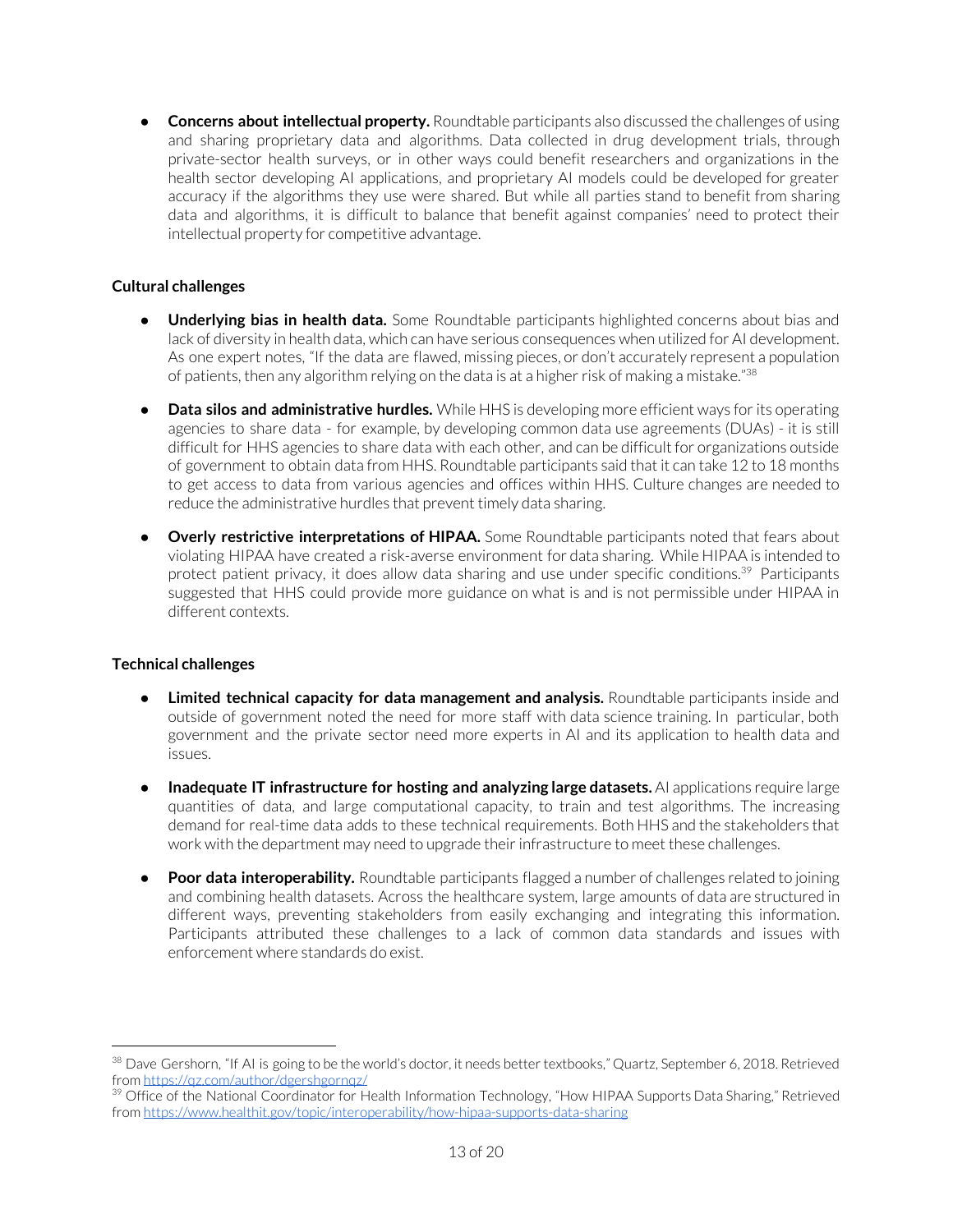# <span id="page-13-0"></span>Recommendations and Actionable Opportunities

The February 2019 "Executive Order on Maintaining American Leadership in Artificial Intelligence" outlined a number of strategic objectives for developing  $AI^{40}$  These include (text bolded for emphasis):

#### **Executive Order Objectives**

- **A.** "**Promote sustained investmentin AI R&D in collaboration with industry, academia, international partners and allies,** and other non-federal entities to generate technological breakthroughs in AI and related technologies and to rapidly transition those breakthroughs into capabilities that contribute to our economic and national security.
- **B. Enhance access to high-quality and fully traceable federal data, models, and computing resources** to increase the value of such resources for AI R&D, **while maintaining safety, security, privacy, and confidentiality** protections consistent with applicable laws and policies.
- **C.** Reduce barriers to the use of AI technologies to promote their innovative application while protecting American technology, economic and national security, civil liberties, privacy, and values.
- **D.** Ensure that technical standards minimize vulnerability to attacks from malicious actors and reflect federal priorities forinnovation, public trust, and public confidence in systems that use AI technologies; and develop international standards to promote and protect those priorities.
- **E. Train the next generation of American AI researchers and users** through apprenticeships; skills programs; and education in science, technology, engineering, and mathematics (STEM), with an emphasis on computer science, to ensure that American workers, including federal workers, are capable of taking full advantage of the opportunities of AI.
- **F. Develop and implement an action plan**, in accordance with the National Security Presidential Memorandum of February 11, 2019 (Protecting the United States Advantage in Artificial Intelligence and Related Critical Technologies) (the NSPM) to protect the advantage of the United States in AI and technology critical to United States economic and national security interests against strategic competitors and foreign adversaries."

Under the Executive Order, agencies funding and deploying AI are expected to use these government-wide objectives to inform their work.

<sup>&</sup>lt;sup>40</sup> The White House, "Executive Order on Maintaining American Leadership in Artificial Intelligence," February 11, 2019, Retrieved from

<https://www.whitehouse.gov/presidential-actions/executive-order-maintaining-american-leadership-artificial-intelligence/>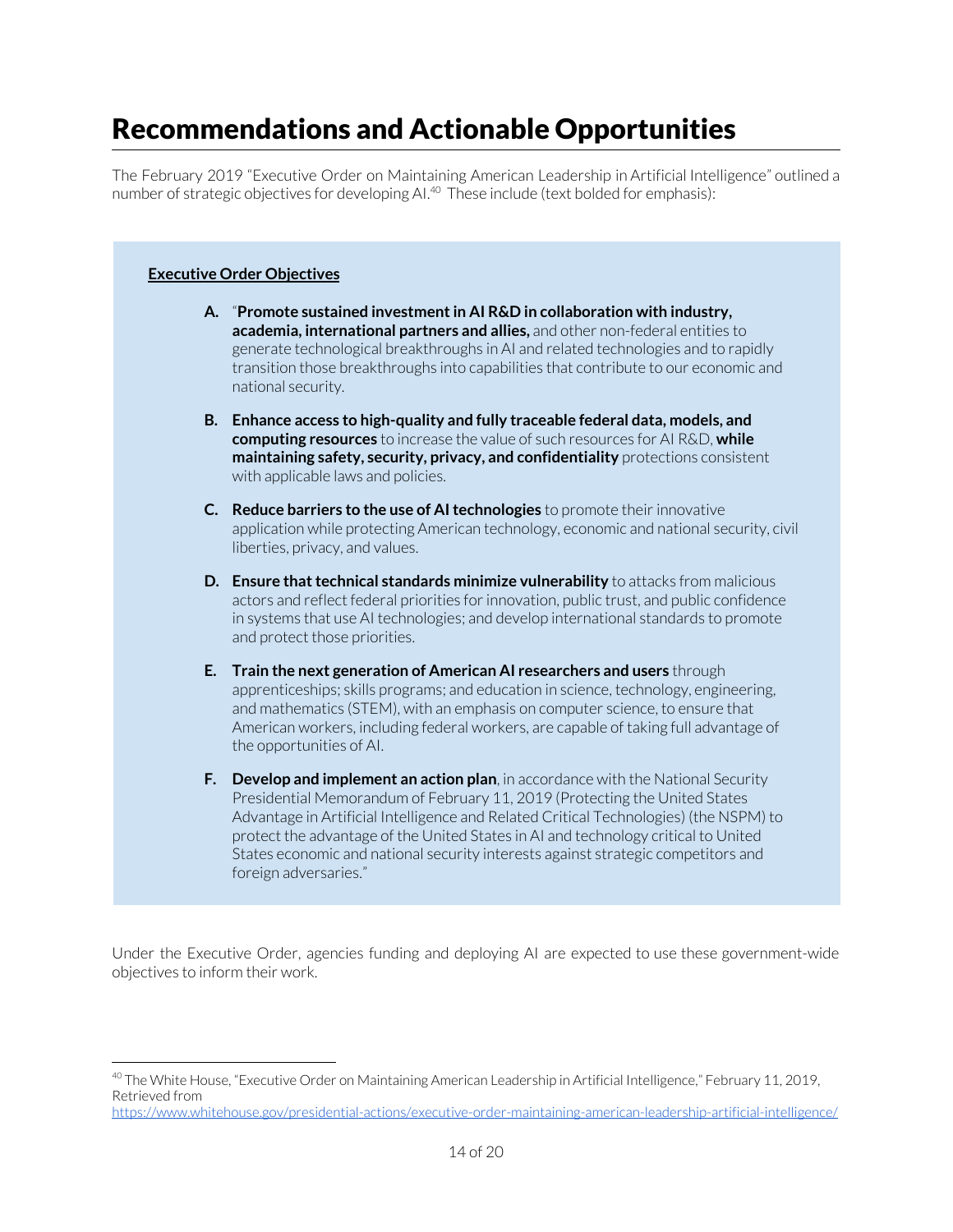The HHS Office of the CTO is exploring the potential for a department-wide AI strategy to help realize the value of AI within government, and to establish policies and practices forfacilitating its development across the health sector. Over the course of the Roundtable, participants outlined a number of recommendations for HHS and other stakeholders that align with the objectives of the Executive Order. These recommendations and related actionable opportunities are summarized below:

### **Investin IT Infrastructure and Expertise to Support AI**

AI demands a robust information technology (IT) infrastructure, including data infrastructure, and staff with the skills to apply it. Both infrastructure and expertise must be able to manage the large amounts of data needed to support AI as well as the development of advanced AI applications.

#### **Actionable Opportunities**:

- **● Develop comprehensive technology investment plans** to support organizational AI strategies. Within HHS, this can include improving legacy systems for managing the data that will fuel AI applications as well as IT modernization overall. It may also include public-private collaboration to reduce the cost to government of technical improvements.
- **● Build expertise in designing and implementing AI applications.** Most federal departments, including HHS, have limited organizational knowledge and experience needed to develop AI applications with their data. HHS can bridge this gap through hiring programs, public-private collaborations, or fellowship programs to bring AI experts into government on a temporary basis.
- **● Create national testbeds for AI development.** Industry has led the development of AI applications, since commercial companies collect massive amounts of data and have the resources, expertise, and technical capacity to apply it. HHS and other agencies can help remove these barriers to entry by creating collaborative environments where data and code for AI applications can be tested, stored, and shared.

#### <span id="page-14-0"></span>**Ensure Access to Data for AI While Protecting Privacy**

Concerns about privacy are paramount in the application of individual health data. While the use of health data in EHRs and other medical records is governed by federal and state legislation, other data types like IoT data are only regulated through "terms of service" agreements developed by the private sector. HHS and its partners will need to ensure that sensitive information is not disclosed or misused when these data sources are applied. At the same time, researchers need to be able to use sensitive data appropriately to develop new insights, diagnostic methods, and treatments. (The challenge of balancing privacy with health data access will be the subject of the next Roundtable in this series.)

#### **Actionable Opportunities**:

● **Provide guidance for de-identifying sensitive data.** In order to protect privacy, health data can be de-identified in different ways before researchers analyze it. Data scientists, for example, have utilized codes that make it possible to link data about an individual from different sources without revealing the person's identity. HHS could provide additional guidance on de-identification methods to protect data privacy and security while encouraging its use for AI applications. This guidance may include updating HIPAA's rules around de-identification to meet modern demands.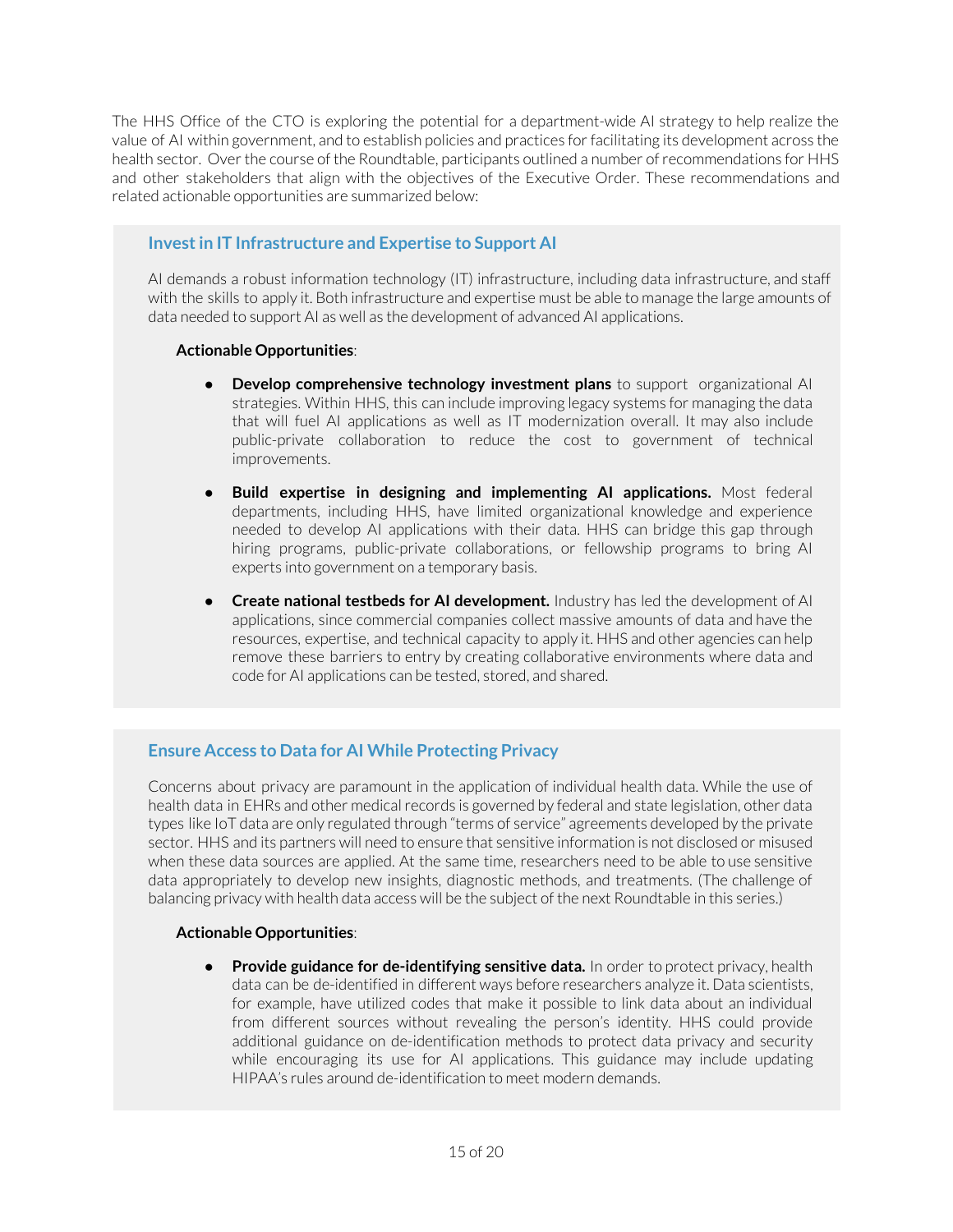● **Develop credentialing systems for controlled access to sensitive health data.** Some sensitive data maintained by the federal government, such as collections of genomic data, are now available only to qualified researchers only, under agreements that prohibit them from sharing the data more widely. HHS could apply this model more broadly and develop credentialing systems to determine who should have access to what kinds of data and under what conditions.

#### <span id="page-15-0"></span>**Use Standards to Improve Data Quality and Interoperability**

Data for AI applications should be clean, timely, accurate, and standardized. Roundtable participants identified numerous challenges related to integrating data and metadata from multiple sources. Common standards for data collection and management can ensure that data and metadata are accurate and consistent across healthcare applications, using a shared library of variables that are applied across datasets. Standardization also ensures that datasets will be interoperable between agencies within HHS or between HHS and its external partners. The current lack of interoperability is a major obstacle to applying data for AI development.

#### **Actionable Opportunity**:

● **Adopt and expand existing common data models.** Many participants noted the value of adopting existing common data models for data and metadata, wherever possible. Common data models standardize the way information is structured and make it easier to use in combination with other data. Examples of existing common data models include Patient Centered Outcome Research Network (PCORNet) model and the Observational Medical Outcomes Partnership (OMOP) model. Participants also mentioned ICD-10, which is a widely used coding system that could be expanded to improve health data quality and interoperability nationwide.

#### <span id="page-15-1"></span>**Remove Administrative Barriers to Data Sharing**

AI applications are most effective when they can integrate large amounts of data about diverse facets of health. However, researchers inside and outside of HHS often have difficulty accessing the data they need. To share data from other sources, researchers must have DUAs that abide by HIPAA regulations, whether HHS is sharing data with outside researchers or whether different operating divisions within HHS are sharing data with each other. Drawing up and approving separate DUAs can take time and administrative resources that are a burden on researchers and slow down the research process.

#### **Actionable Opportunity**:

● **Update and standardize data use agreements.** A set of standard DUAs, using common terms and conditions, could accelerate and simplify data sharing between operating agencies within HHS. Revised DUAs could substantially reduce the time it takes for HHS researchers to request and receive important, time-sensitive data: Finalizing DUAs can now take up to 12 months. Standard DUAs for internal use within HHS could also become a model for agreements between HHS and outside partners.

Participants also highlighted two areas for action that go beyond the Executive Order: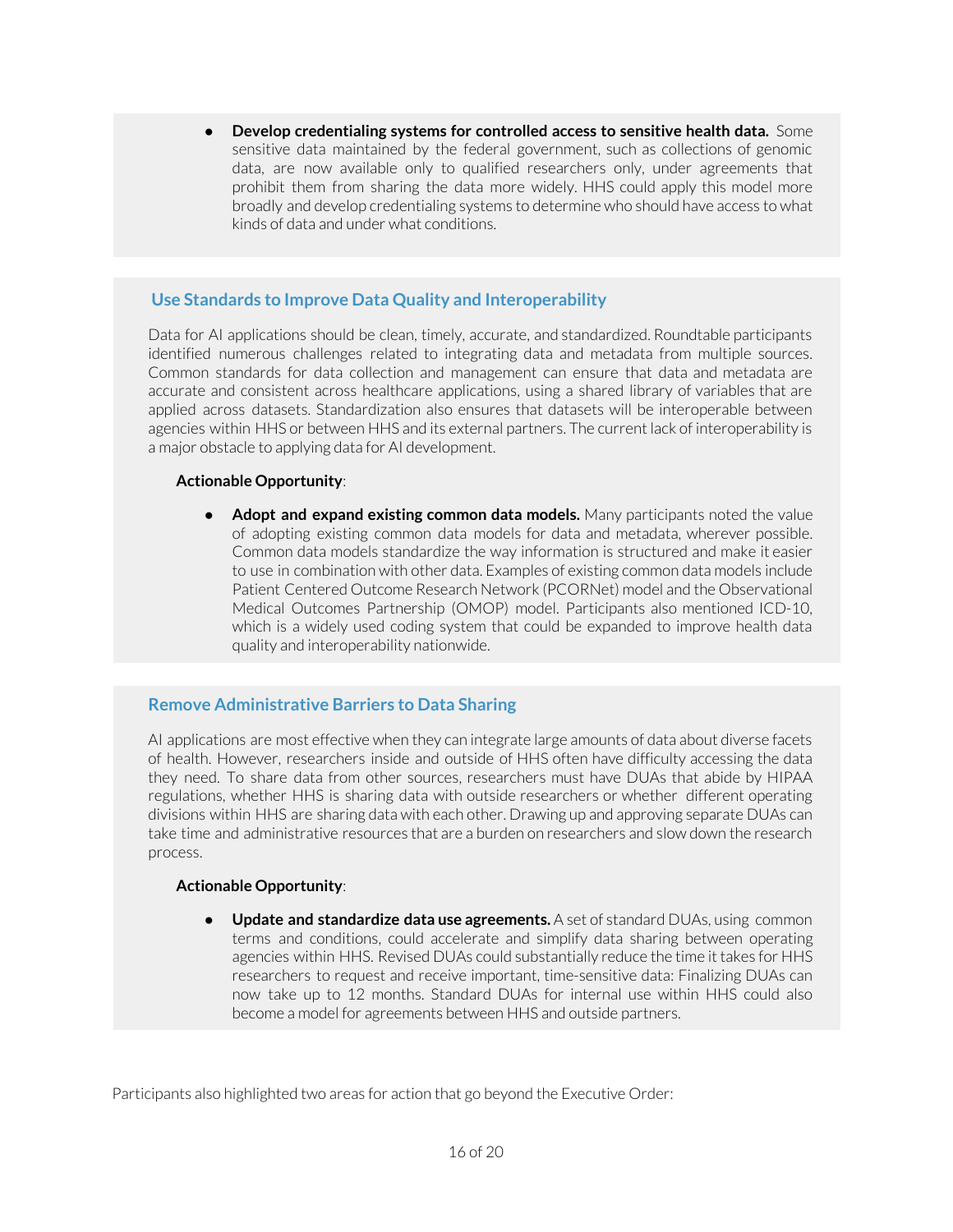### <span id="page-16-0"></span>**Clarify Appropriate Use of Patient-Generated Data**

Increasingly, patients are generating data about themselves that can complement research and clinical data.<sup>41</sup> Patient-generated data includes data collected through sensors and wearables, and through social media and mobile applications. Large amounts of this data are collected under "terms of service" agreements and are being used by entities that are not covered by HIPAA. $^{42}$  As interest in patient-generated data increases, there is a need for clearer rules around its appropriate use, particularly in the context of AI development.

#### **Actionable Opportunities**:

● **Develop specific guidelines for entities not covered by HIPAA.** HIPAA applies to traditional entities, such as health plans and healthcare providers, but does not apply to software development and social media companies that may be collecting patient-generated data with sensitive health information.<sup>43</sup> While the HHS Office for Civil Rights has developed several informational resources for health app developers, 44 entities that are not covered by HIPAA, and the individuals whose data they collect, would benefit from further guidance and best practices on appropriate uses of patient-generated data.

#### <span id="page-16-1"></span>**Address Concerns About Accountability and Bias**

Many AI applications that use health data are being developed as a "black box" without clear information about the algorithms and data being used to make decisions. AI strategies should include steps to address concerns about accountability, bias, and oversight. This will require improved transparency for both AI algorithms and the data that supports them.

#### **Actionable Opportunities:**

- **Develop guidelines for mitigating bias in health-related AI applications**. Some Roundtable participants expressed interest in having HHS and its partners develop guidance for identifying and reducing bias in AI applications. Participants also suggested including an internal HHS review function to enforce such guidelines and help increase transparency.
- **Pilot and implement an FDA regulation for health-related AI applications.** Roundtable participants expressed similar concerns about a lack of quality assurance and oversight for AI development in healthcare. The Food and Drug Administration

<sup>41</sup> U.S. Department of Health and Human Services, "Patient-Generated Health Data," Retrieved from <https://www.healthit.gov/topic/scientific-initiatives/patient-generated-health-data>

<sup>42</sup> U.S. Department of Health and Human Services, *Examining Oversight of the Privacy & Security of Health Data Collected by Entities Not Regulated by HIPAA*, June 2016, Retrieved from

https://www.healthit.gov/sites/default/files/non-covered\_entities\_report\_iune\_17\_2016.pdf

<sup>43</sup> U.S. Department of Health and Human Services, *Examining Oversight of the Privacy & Security of Health Data Collected by Entities Not Regulated by HIPAA*, June 2016, Retrieved from

[https://www.healthit.gov/sites/default/files/non-covered\\_entities\\_report\\_june\\_17\\_2016.pdf](https://www.healthit.gov/sites/default/files/non-covered_entities_report_june_17_2016.pdf)

<sup>44</sup> U.S. Department of Health and Human Services Office for Civil Rights, "Health app developers, what are your questions about HIPAA?" Retrieved from <https://hipaaqsportal.hhs.gov/>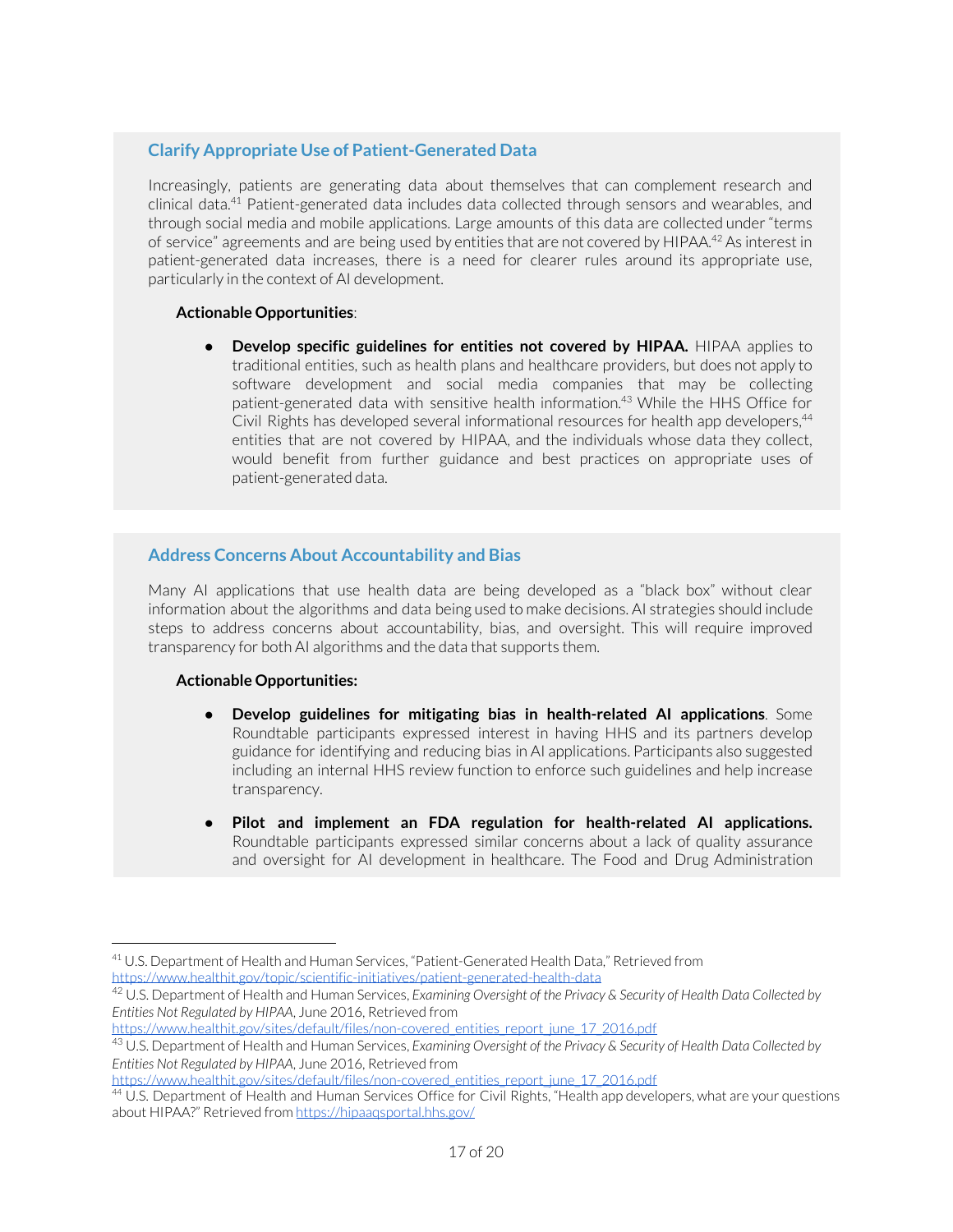(FDA) has established a set of iterative, agile guidelines to precertify the rapid development of Software as a Medical Device (SaMD).<sup>45</sup> The FDA should continue its efforts to adopt a revised regulatory framework for AI applications in which proposed changes to algorithms must be disclosed to the FDA prior to market release.<sup>46</sup> This framework should take into account the ability of AI applications to adopt in real time and provide ways to assess any risks from those changes.

● **Publish metadata about data sources.** Metadata provides information about the structure of a dataset, the meaning of each variable within the data, the method of collection, and other important characteristics. Metadata can also provide information about the source of the data, the way it was collected, and other factors that may indicate potential causes of bias. Publishing metadata will make it easier to assess whether the data and the algorithms it supports are at risk of being biased in any way.

<https://www.fda.gov/downloads/MedicalDevices/DigitalHealth/DigitalHealthPreCertProgram/UCM611103.pdf>

<sup>45</sup> U.S. Food and Drug Administration, "Developing Software Precertification Program: A Working Model," June 2018, Retrieved from

<sup>46</sup> U.S. Food and Drug Administration, "Proposed Regulatory Framework for Modifications to Artificial Intelligence/Machine Learning (AI/ML)-Based Software as a Medical Device," April 2019, Retrieved from <https://www.fda.gov/media/122535/download>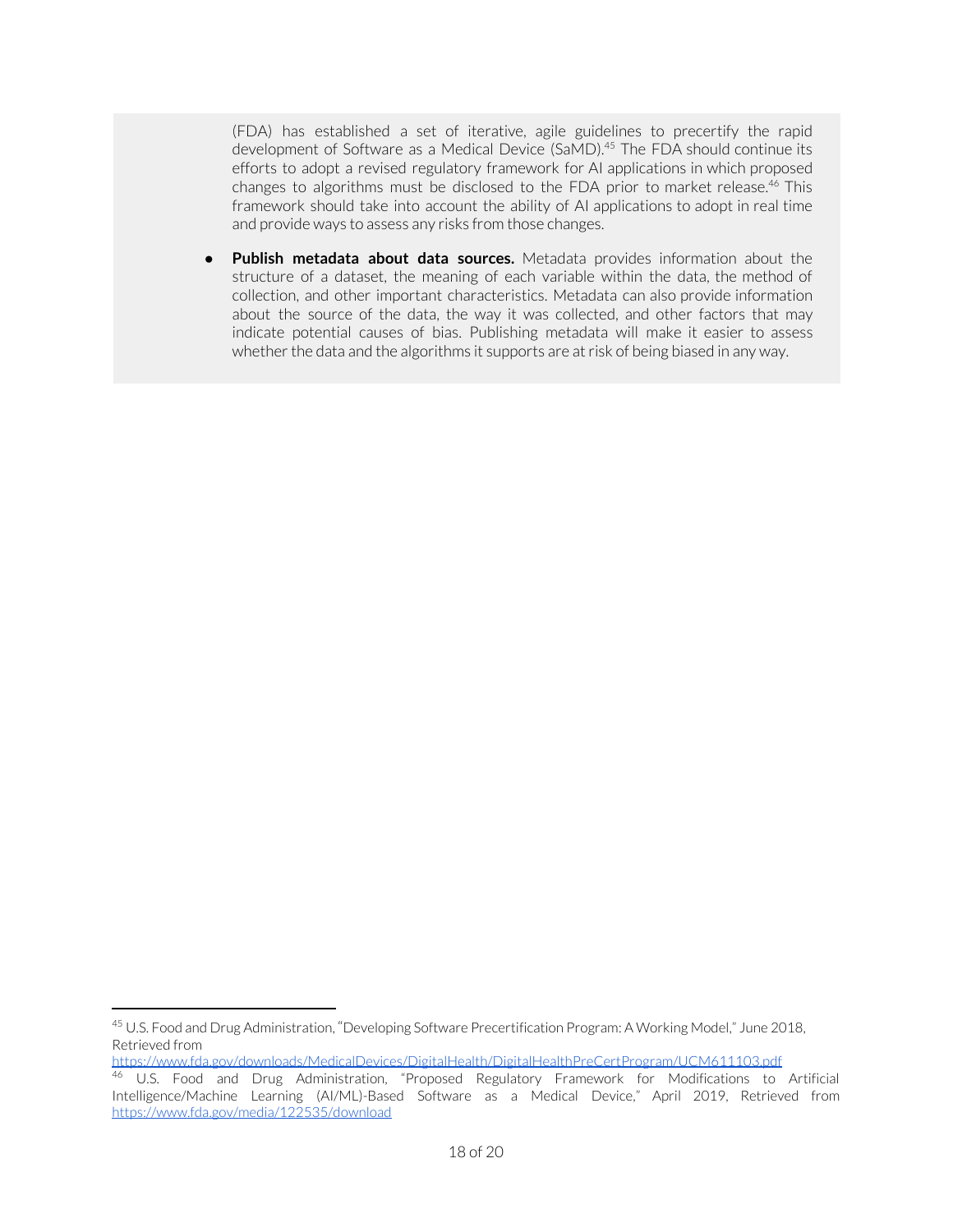# <span id="page-18-0"></span>Conclusion

While the promise of AI in healthcare is significant, a number of challenges can impede its successful implementation. The *Roundtable on Sharing and Utilizing Health Data for AI Applications* was a first step to finding solutions by identifying innovative examples of AI applications, high-value data types, and ways that all stakeholders can contribute to the successful and appropriate use of AI.

In the two months since the Roundtable, HHS has demonstrated its commitment to exploring the use of AI inside and outside of government. For example, HHS is moving forward with its "Reimagined  $-$  Buy Smarter" program designed to use AI to conduct strategic comparative analysis of industry pricing to ensure that HHS is saving taxpayers as much money as possible. $^{47}$  HHS and CMS are also working to expand their cloud capacity to manage the growing data assets that are critical to their daily operations and future AI applications.<sup>48</sup>

The Executive Office of the President has also advanced government-wide AI initiatives. In addition to the February 2019 "Executive Order on Maintaining American Leadership in Artificial Intelligence," the National Science and Technology Council updated *The National Artificial Intelligence Research and Development Strategic* Plan in June 2019.<sup>49</sup> The Plan recommends that the federal government develop a coordinated approach to maximize the impact of AI technology as it grows in scope. The Plan also proposes eight different strategies to bolster AI development such as understanding the ethical, legal, and societal implications of AI, adopting effective strategies for AI-human collaboration, and supporting the safety and security of AI systems.

This summary report presents research and diverse stakeholder input from the *Roundtable on Sharing and Utilizing Health Data for AI Applications* that can inform the development of an HHS AI strategy. The report outlines a number of ways that HHS can take action that align with the Executive Order and other government-wide AI initiatives.

The same kinds of recommendations and actionable opportunities may be useful to the growing number of stakeholders outside of government who are working to develop applications based on health data. Private-sector companies, patients and their advocates, academic researchers, healthcare providers, and other stakeholders will all play critical roles in the development of health-related AI in the months and years ahead. CODE hopes that this report will provide context, perspective, and the beginnings of a framework for the important work to come.

<sup>47</sup> Amelia Brust, "HHS wants to use AI to help it 'Buy Smarter,'" *Federal News Network*, May 17, 2019, Retrieved from <https://federalnewsnetwork.com/ai-machine-learning-month/2019/05/hhs-wants-to-use-ai-to-help-it-buy-smarter/> <sup>48</sup> Joseph Goedert, "CMS works with MarkLogic to expand cloud platforms," *Health Data Management*, April 30, 2019, Retrieved from <https://www.healthdatamanagement.com/news/cms-works-with-marklogic-to-expand-cloud-platforms>

<sup>49</sup> The National Science and Technology Council, *The National Artificial Intelligence Research and Development Strategic Plan,* June 21, 2019, Retrieved from

[https://www.whitehouse.gov/wp-content/uploads/2019/06/National-AI-Research-and-Development-Strategic-Plan-2019](https://www.whitehouse.gov/wp-content/uploads/2019/06/National-AI-Research-and-Development-Strategic-Plan-2019-Update-June-2019.pdf) [-Update-June-2019.pdf](https://www.whitehouse.gov/wp-content/uploads/2019/06/National-AI-Research-and-Development-Strategic-Plan-2019-Update-June-2019.pdf)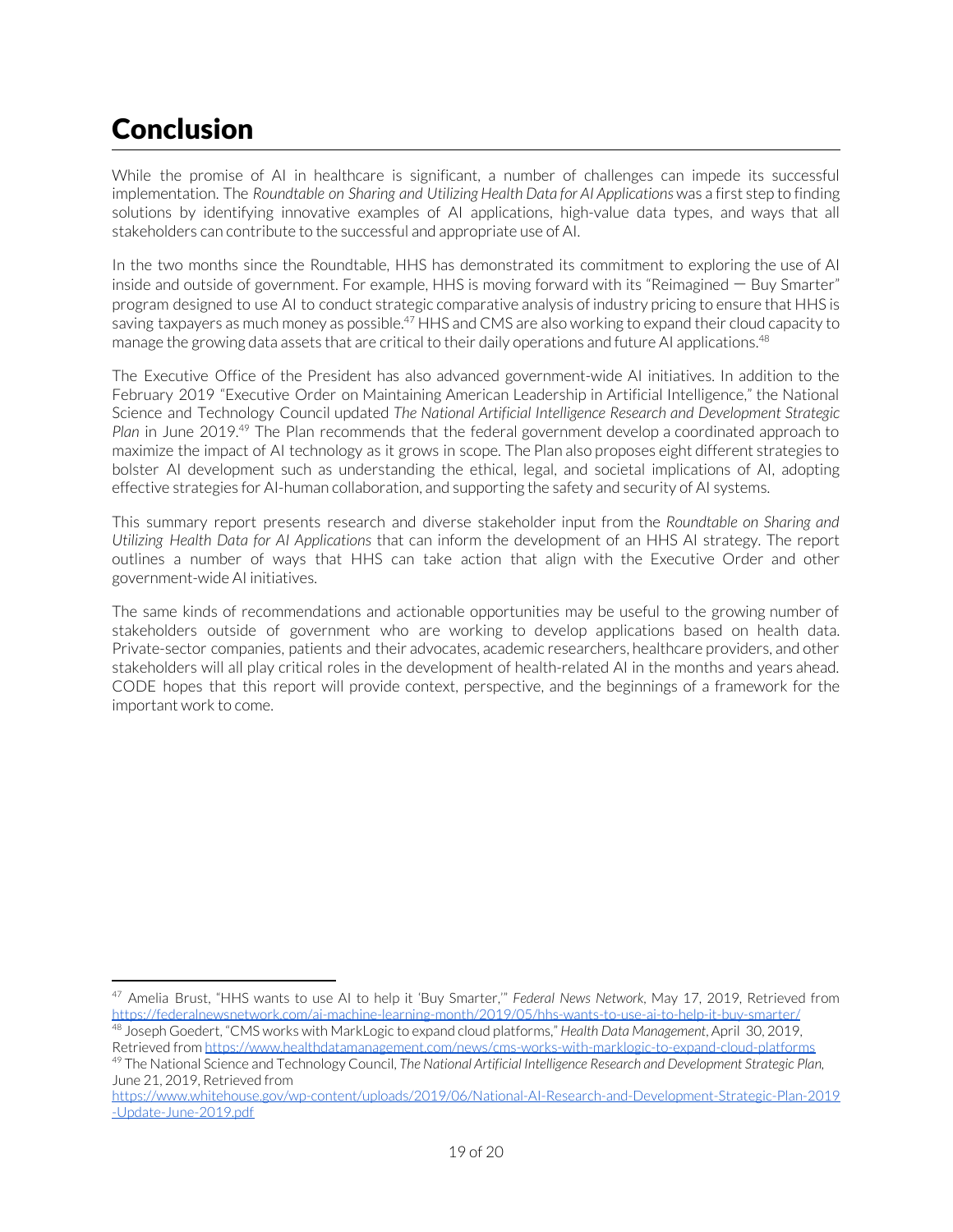# <span id="page-19-0"></span>Acknowledgements and Appendices

The *Roundtable on Sharing and Utilizing Health Data for AI Applications* was funded through a Patient-Centered Outcomes Research Institute (PCORI) Engagement Award Initiative (12667-CODE). This Roundtable is part of the *Open Data Roundtable Series: Sharing and Utilizing Data to Enhance and Protect Health and Well-Being* funded through this award.



CODE would like to thank the HHS Office of the Chief Technology Officer for their partnership in co-hosting this Roundtable series. We also thank the Multi-Stakeholder Advisory Committee forthis series:

**Lisa Bari**, CMS Innovation Center, Centers for Medicare and Medicaid Services **Sohini Chowdhury**, Michael J. Fox Foundation **James Craver**, National Centerfor Health Statistics, Centers for Disease Control and Prevention **Gwen Darien**, National Patient Advocate Foundation **Stephanie Devaney**, *All of Us* Research Program, National Institutes of Health **Natalie Evans-Harris**, BrightHive **Jason Gerson**, Patient-Centered Outcomes Research Institute **Joel Gurin**, Center for Open Data Enterprise **William Hoffman**, World Economic Forum **Charles Keckler**, Associate Deputy Secretary, HHS **Lisa Khorey**, Allscripts Healthcare Solutions **Michael Seres**, 11 Health **Mona Siddiqui**, Chief Data Officer, HHS **Paul Tarini**, Robert Wood Johnson Foundation **John Wilbanks**, Sage Bionetworks

The following resources are included as appendices to this report:

- List of Participating Organizations
- Roundtable Agenda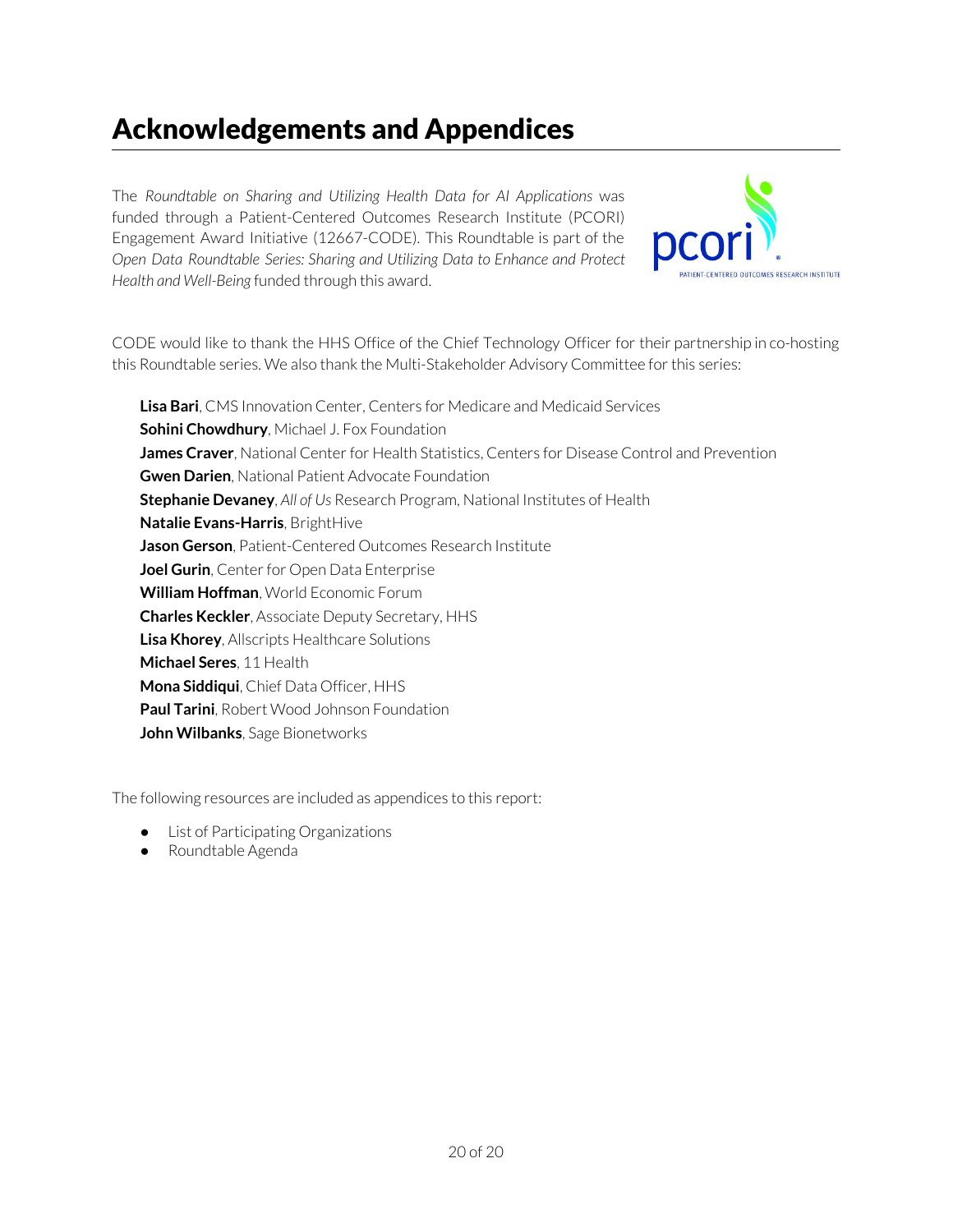#### *Roundtable on Sharing and Utilizing Health Data for AI Applications*

#### **PARTICIPATING ORGANIZATIONS**

#### **Academia**

**Dell Medical School, University of Texas at Austin** is the graduate medical school of The University of Texas at Austin in Austin, Texas. The school opened to the inaugural class of 50 students in the summer of 2016 as the newest of 18 colleges and schools on the UT Austin campus.

**Duke Margolis Center for Health Policy's** mission is to improve health and the value of health care through practical, innovative, and evidence-based policy solutions. Duke-Margolis catalyzes Duke University's leading capabilities to inform policy making and implementation for better health and health care.

**Harvard Law School, Petrie-Flom Center** founding mission is to promote interdisciplinary analysis and legal scholarship in the fields of Health Law Policy, Biotechnology, and Bioethics.

**University of Maryland School of Public Health** offers an unusual breadth of expertise to explore complex issues through public health disciplines, and lenses as varied as engineering, arts and humanities, business and public policy.

**Stanford University**, one of the world's leading teaching and research universities, dedicated to finding solutions to big challenges and to preparing students for leadership in a complex world.

**Hall Center for Law and Health, Indiana University Robert H. McKinney School of Law** was established in 1987 to expand the curriculum and teaching of health law and provide opportunities for students.

#### **Civil Society**

**ACT | The App Association** represents more than 5,000 app companies and information technology firms across the mobile economy. ACT advocates for an environment that inspires and rewards innovation, while providing the necessary resources to help its members leverage their intellectual assets to raise capital and create jobs.

**American Medical Association (AMC)** promotes the art and science of medicine and the betterment of public health. AMC provides timely, essential resources to empower physicians, residents and medical students to succeed at every phase of their medical lives.

**Center for Data Innovation** educates policymakers and the public about the opportunities and challenges associated with data, as well as technology trends such as predictive analytics, open data, cloud computing, and the Internet of Things.

**Center for Open Data Enterprise (CODE)** is an independent nonprofit organization based in Washington, D.C. whose mission is to maximize the value of open government data for the public good.

**Healthcare Leadership Council (HLC)**, a coalition of chief executives from all disciplines within American healthcare, is the exclusive forum for the nation's healthcare leaders to jointly develop policies, plans, and programs to achieve their vision of a 21st century system that makes affordable, high-quality care accessible to all Americans.

**World Economic Forum** is the International Organization for Public-Private Cooperation. The Forum engages the foremost political, business and other leaders of society to shape global, regional and industry agendas.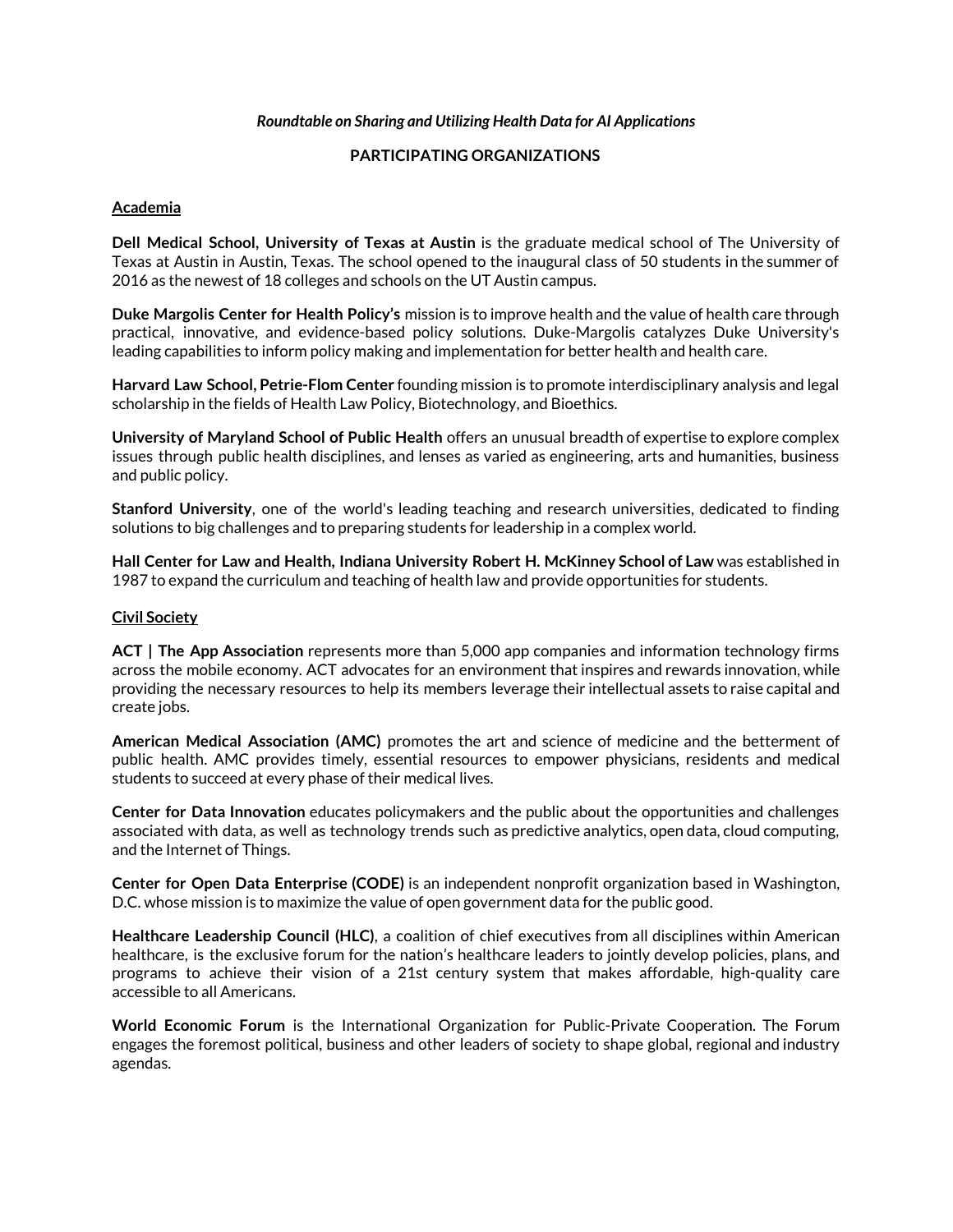#### **Government**

**The U.S. Department of Health and Human Services** is a [cabinet-level](https://en.wikipedia.org/wiki/Cabinet_of_the_United_States) department of the [U.S.](https://en.wikipedia.org/wiki/United_States) [federal](https://en.wikipedia.org/wiki/Federal_government_of_the_United_States) [government](https://en.wikipedia.org/wiki/Federal_government_of_the_United_States) with the goal of protecting the [health](https://en.wikipedia.org/wiki/Health) of all Americans and providing essential human services.

**The Agency for Healthcare Research and Quality's (AHRQ)** mission is to produce evidence to make health care safer, higher quality, more accessible, equitable, and affordable, and to work within the U.S. Department of Health and Human Services and with other partners to make sure that the evidence is understood and used.

**The Centers for Disease Control and Prevention Center (CDC)** works to protect America from health, safety and security threats, both foreign and in the U.S. Whether diseases start at home or abroad, are chronic or acute, curable or preventable, human error or deliberate attack, CDC fights disease and supports communities and citizens to do the same.

**The National Center for Health Statistics (NCHS)**, part of the CDC, compiles statistical information to help guide policies to improve the health of Americans. Holds a biennial data user conference; consult the NCHS website for date and location. NCHS disseminates data and statistics online and in print.

**Center for Medicare and Medicaid Services (CMS)** administers the Medicare program and works in partnership with state governments to administer Medicaid, the Children's Health Insurance Program (CHIP), and health insurance portability standards.

**The Innovation Center** with CMS supports the development and testing of innovative health care payment and service delivery models.

**Food and Drug Administration (FDA)** is responsible for protecting the public health by ensuring the safety, efficacy, and security of human and veterinary drugs, biological products, and medical devices; and by ensuring the safety of our nation's food supply, cosmetics, and products that emit radiation.

**Health Resources and Services Administration (HRSA)** is the primary federal agency for improving health care to people who are geographically isolated, economically or medically vulnerable.

**The Immediate Office of the Secretary (IOS)** is responsible for operations and coordination of the work of the Secretary.

**The National Institutes of Health** (NIH) seeks fundamental knowledge about the nature and behavior of living systems and the application of that knowledge to enhance health, lengthen life, and reduce illness and disability.

**NIH Clinical Center** mission is to provide hope through pioneering clinical research to improve human health. The center has an Individual and collective passion for high reliability in the safe delivery of patient-centric care in a clinical research environment.

**The Office of the Assistant Secretary for Preparedness and Response** leads the nation's medical and public health preparedness for, response to, and recovery from disasters and public health emergencies.

**The Office of the Chief Technology Officer (CTO)** provides leadership and direction on data, technology, innovation and strategy across the HHS. Areas of focus include promoting open data and its use to create value, driving more efficient operations through technology utilization, and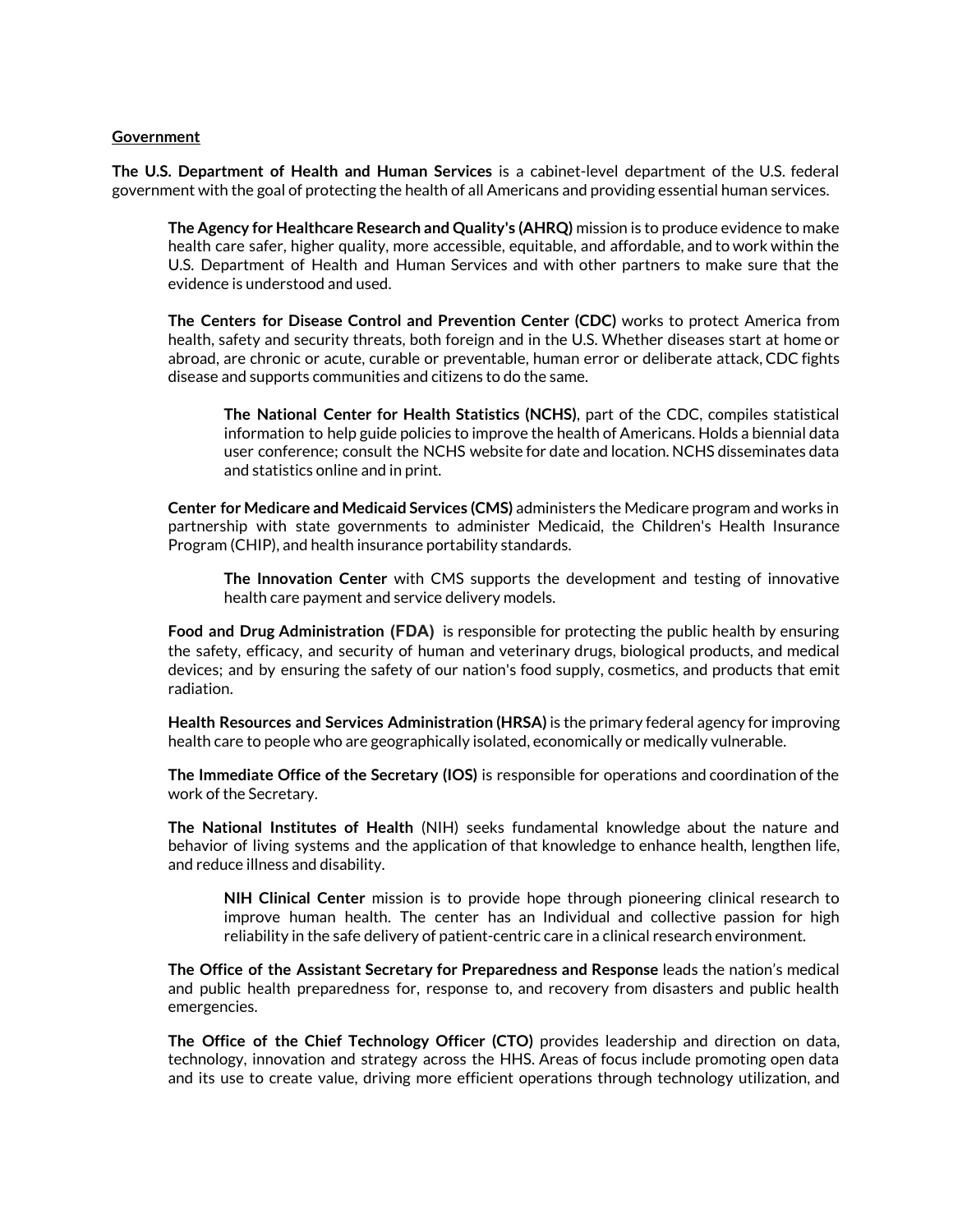coordinating innovation strategy across the Department to improve the lives of the American people and the performance of the Department.

**Office of Inspector General (OIG)** mission is to protect the integrity of Department of Health & Human Services (HHS) programs as well as the health and welfare of program beneficiaries.

**Office of the National Coordinator** Improve the health and well-being of individuals and communities through the use of technology and health information that is accessible when and where it matters most.

**U.S. Government Accountability Office (GAO)** examines how taxpayer dollars are spent and provides Congress and federal agencies with objective, reliable information to help the government save money and work more efficiently.

#### **Healthcare Insurers and Providers**

**HCA Healthcare** is committed to the care and improvement of human life. HCA follows a vision of healthcare the way it should be: patient-centered, constantly evolving and constantly improving, practiced with integrity and compassion.

**UnitedHealth** has a mission to help people live healthier lives and make the health system work better for everyone and are working to create a system that delivers high quality care, responsive to the needs of each person and the communities in which they live.

**New York Presbyterian Hospital** is one of the nation's most comprehensive, integrated academic health care delivery systems, dedicated to providing the highest quality, most compassionate care and service to patients in the New York metropolitan area, nationally, and throughout the globe.

#### **Nonprofit & Philanthropic Organizations**

**Michael J. Fox Foundation** is dedicated to finding a cure for Parkinson's disease through an aggressively funded research agenda and to ensuring the development of improved therapies for those living with Parkinson's today.

**Robert Wood Johnson Foundation (RWJF)** is the nation's largest philanthropy dedicated solely to health. RWJD supports research and programs targeting some of America's most pressing health issues—from substance abuse to improving access to quality health care.

#### **Patient Advocacy**

**National Patient Advocate Foundation (NPAF),** the advocacy affiliate of the Patient Advocate Foundation, represents the patient voice, both the powerful stories of individuals and the collective needs of the community. The NPAF's primary objective is to prioritize the patient voice in health system delivery reform to achieve person-centered care.

**Patient-Centered Outcomes Research Institute (PCORI)** helps people make informed healthcare decisions, and improves healthcare delivery and outcomes, by producing and promoting high-integrity, evidence-based information that comes from research guided by patients, caregivers, and the broader healthcare community.

**Patient Privacy Rights'** purpose is to honor and empower the individual's right to privacy through personal control of health information wherever such information is collected and used. They educate, collaborate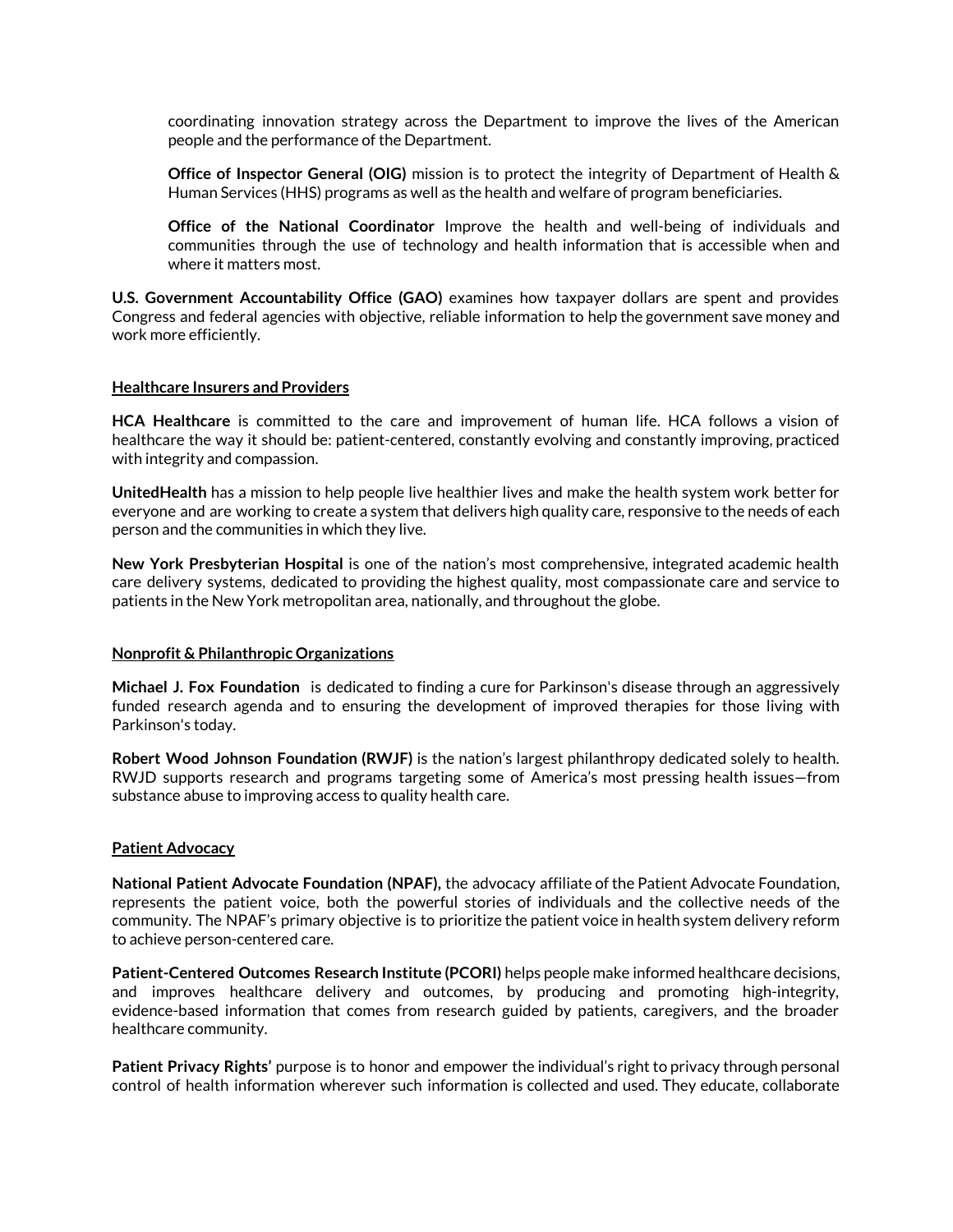and partner with people to ensure privacy in law, policy, technology, and maximize the benefits from the use of personal health information with consent.

#### **Private Sector**

**Allscripts** is a leader in healthcare information technology solutions that advance clinical, financial and operational results. Its innovative solutions connect people, places and data across an Open, Connected Community of Health.

**Amazon Web Services** is a subsidiary of Amazon that provides on-demand cloud computing platforms to individuals, companies and governments, on a metered pay-as-you-go basis.

**Apple** is an American multinational technology company headquartered in Cupertino, California, that designs, develops, and sells consumer electronics, computer software, and online services.

**Blackfynn** helps the neuroscience and neurology communities make optimal use of data by powering an innovative platform that integrates and puts complex data in context.

**Booz Allen Hamilton** provides management and technology consulting and engineering services to leading Fortune 500 corporations, governments, and not-for-profits across the globe. Booz Allen partners with public and private sector clients to solve their most difficult challenges through a combination of consulting, analytics, mission operations, technology, systems delivery, cybersecurity, engineering, and innovation expertise.

**Epic** hires smart and motivated people from all academic majors to code, test, and implement healthcare software that hundreds of millions of patients and doctors rely on to improve care and ultimately save lives around the globe.

**FlatIron Health** is a healthcare technology and services company focused on accelerating cancer research and improving patient care. Their mission is to improve lives by learning from the experience of every cancer patient.

**Geisinger Healthcare** is a coordinated intersection of services and providers – primary care and specialists, hospitals and trauma centers, insurance, medical education and research. Geisinger has expanded and evolved to meet regional needs and developed innovative, national programs in the process.

**Google LLC** is an American multinational technology company that specializes in Internet-related services and products, which include online advertising technologies, search engine, cloud computing, software, and hardware.

**Google AI** conducts research that advances the state-of-the-art in the field, applying AI to products and to new domains, and developing tools to ensure that everyone can access AI.

**Health Catalyst** is dedicated to enabling health care organizations to fundamentally improve care by building the most comprehensive and fully integrated suite of healthcare data warehousing and process improvement solutions available.

**IBM Research** is a community of thinkers dedicated to addressing some of the world's most complex problems and challenging opportunities for the benefit of all. They are one of the world's largest and most influential corporate research labs, with more than 3,000 researchers in 12 labs located across six continents.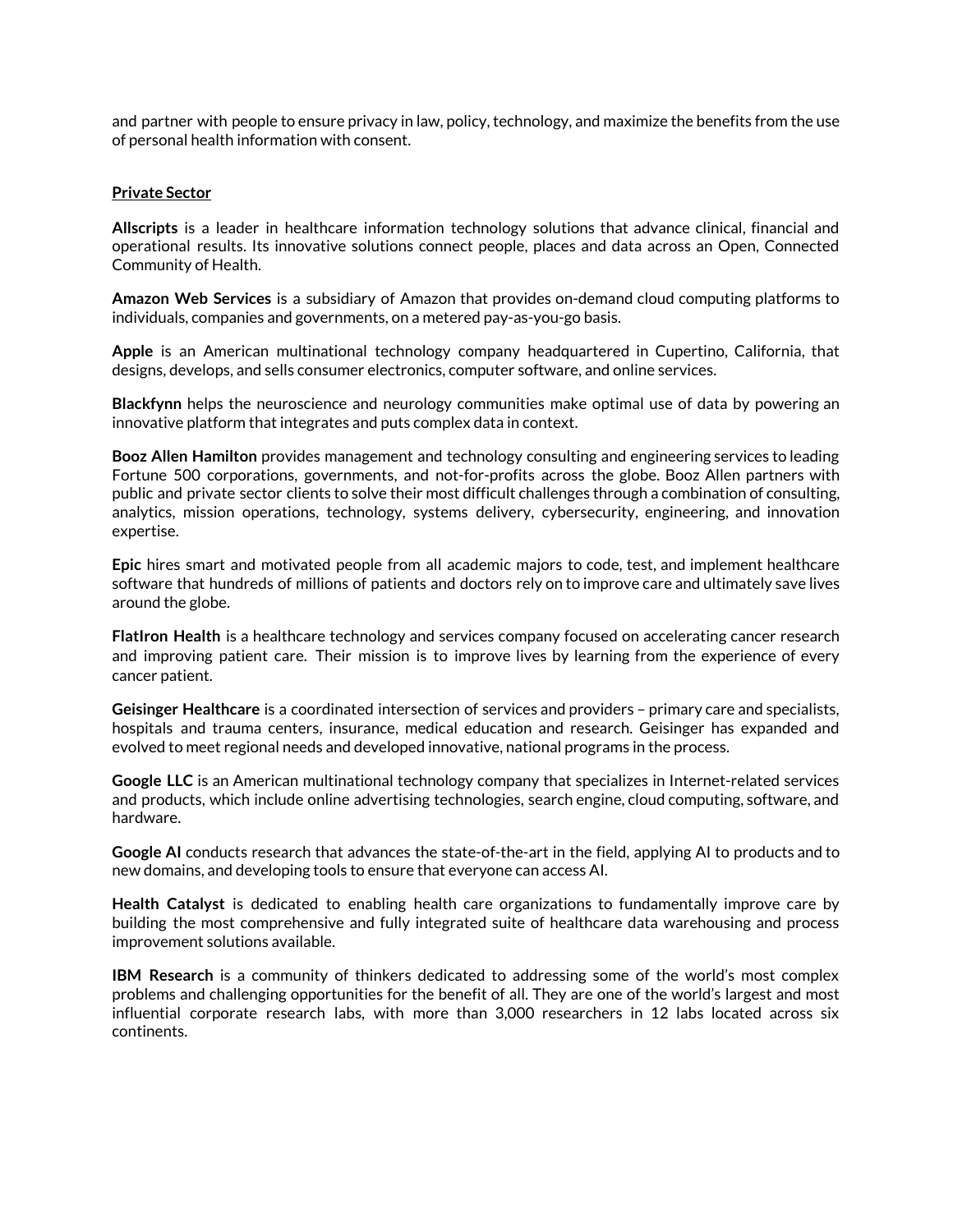**Intel Corporation** invents at the boundaries of technology to make amazing experiences possible for business and society for everyone. Leading on policy, diversity, inclusion, education and sustainability, we create value for our stockholders, customers, and society.

**KB Stack Consulting** helps government and non-profit organizations develop creative strategies for using data, evidence, and innovation to improve the impact of government social programs.

**Mathematica Policy Research** is dedicated to improving public well-being by bringing the highest standards of quality, objectivity, and excellence to bear on public policy. It advances its mission through objective, evidence-based standards, superior data, and collaboration.

**Microsoft** is an American multinational technology company with headquarters in Redmond, Washington. It develops, manufactures, licenses, supports and sells computer software, consumer electronics, personal computers, and related services.

**Mpirica Health** is a digital health company that uses machine learning, backed by a robust methodology, to scores hospitals and surgeons based on objective clinical outcomes. Our cloud-based platform and API helps patients and payers, especially self-insured employers, avoid surgery risks and costs.

**Oncology Analytics, Inc.** provides health plans with an evidence-based, technologically driven approach to utilization management, which is purpose-built for oncology. They provide a technology enabled service to ensure cancer patients get the right treatment at the right time, and at an affordable price.

**Pfizer**'s purpose is grounded in their commitment to fund programs that provide public benefit, advance medical care and improve patient outcomes. Their belief is that all people deserve to live healthy lives. This drives their desire to provide access to medicines that are safe, effective, and affordable.

**TrialX** brings researchers and patients together, accelerating clinical research to find cures for millions. They put the patient at the center and build solutions that work together seamlessly to meet the patient where they are, helping them find the trials they are looking for and connect with investigators close by.

**Verily Life Science**'s mission is to bring together technology and life sciences to uncover new truths about health and disease. As an independent company, they are focused on using technology to better understand health, as well as prevent, detect, and manage disease.

**Viz.ai**'s world class team of technologists, doctors, executives, and advocates has developed an AI-driven approach to care that is fast, effective, collaborative, and sustainable.

**11 Health and Technologies** have a complete care management platform that is the new gold standard in healthcare for both patients and clinicians by combining Smart Technology with the world's first one to one Patient Coach Program that provides both technical and emotional support to patients.